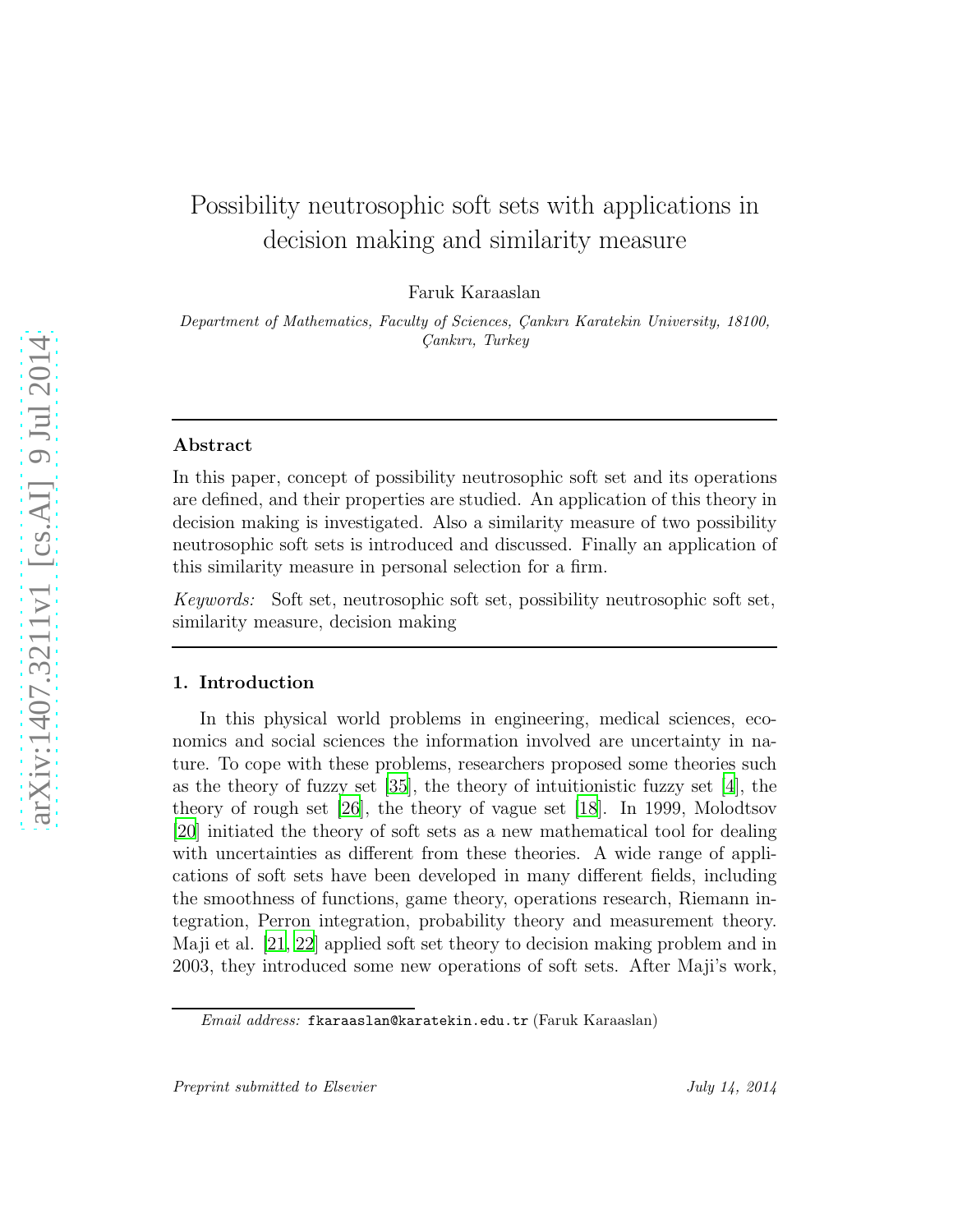works on soft set theory and its applications have been progressing rapidly. see [\[1,](#page-22-1) [2,](#page-22-2) [9,](#page-22-3) [10,](#page-22-4) [14,](#page-23-4) [15,](#page-23-5) [16](#page-23-6), [24](#page-24-2), [25](#page-24-3), [29,](#page-24-4) [33,](#page-24-5) [34,](#page-24-6) [36\]](#page-24-7).

Neutrosophy has been introduced by Smarandache [\[30](#page-24-8), [31](#page-24-9)] as a new branch of philosophy and generalization of fuzzy logic, intuitionistic fuzzy logic, paraconsistent logic. Fuzzy sets and intuitionistic fuzzy sets are characterized by membership functions, membership and non-membership functions, respectively. In some real life problems for proper description of an object in uncertain and ambiguous environment, we need to handle the indeterminate and incomplete information. But fuzzy sets and intuitionistic fuzzy sets don't handle the indeterminant and inconsistent information. Thus neutrosophic set is defined by Samarandache [\[31\]](#page-24-9), as a new mathematical tool for dealing with problems involving incomplete, indeterminacy, inconsistent knowledge.

Maji [\[23\]](#page-23-7) introduced concept of neutrosophic soft set and some operations of neutrosophic soft sets. Karaaslan [\[19\]](#page-23-8) redefined concept and operations of neutrosophic soft sets as different from Maji's neutrosophic soft set definition and operations. Recently, the properties and applications on the neutrosophic soft sets have been studied increasingly [\[6](#page-22-5), [7](#page-22-6), [8](#page-22-7), [12,](#page-23-9) [13,](#page-23-10) [28\]](#page-24-10).

Alkhazaleh et al [\[3\]](#page-22-8) were firstly introduced concept of possibility fuzzy soft set and its operations. They gave applications of this theory in solving a decision making problem and they also introduced a similarity measure of two possibility fuzzy soft sets and discussed their application in a medical diagnosis problem. In 2012, Bashir et al. [\[5](#page-22-9)] introduced concept of possibility intuitionistic fuzzy soft set and its operations and discussed similarity measure of two possibility intuitionistic fuzzy sets. They also gave an application of this similarity measure.

This paper is organized as follow: in Section 2, some basic definitions and operations are given regarding neutrosophic soft set required in this paper. In Section 3, possibility neutrosophic soft set is defined as a generalization of possibility fuzzy soft set and possibility intuitionistic fuzzy soft set introduced by Alkhazaleh [\[3\]](#page-22-8) and Bashir [\[5\]](#page-22-9), respectively. In Section 4, a decision making method is given using the possibility neutrosophic soft sets. In Section 5, similarity measure is introduced between two possibility neutrosophic soft sets and in Section 6, an application related personal selection for a firm is given as regarding this similarity measure method.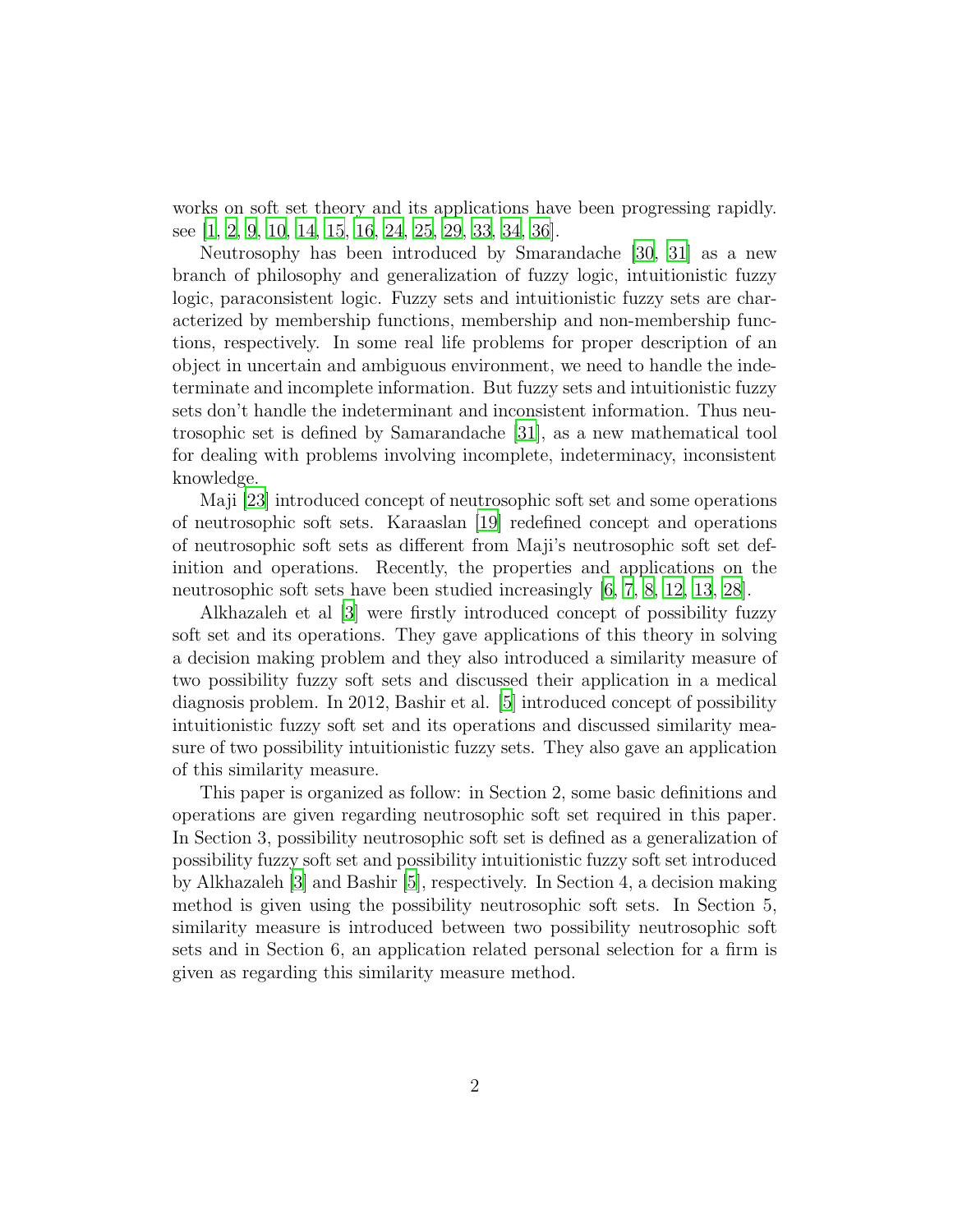#### 2. Preliminary

In this paper, we recall some definitions, operation and their properties related to the neutrosophic soft set [\[19](#page-23-8), [23\]](#page-23-7) required in this paper.

Definition 1. *A neutrosophic soft set (or namely* ns*-set)* f *over* U *is a neutrosophic set valued function from*  $E$  *to*  $\mathcal{N}(U)$ *. It can be written as* 

$$
f = \left\{ (e, \{ \langle u, t_{f(e)}(u), i_{f(e)}(u), f_{f(e)}(u) \rangle : u \in U \}) : e \in E \right\}
$$

*where,*  $\mathcal{N}(U)$  *denotes set of all neutrosophic sets over* U. Note that if  $f(e)$  $\{(u, 0, 1, 1) : u \in U\}$ , the element  $(e, f(e))$  is not appeared in the neutrosophic *soft set* f*. Set of all* ns*-sets over* U *is denoted by* NS*.*

**Definition 2.** [\[19\]](#page-23-8) Let  $f, g \in \mathbb{NS}$ . f is said to be neutrosophic soft subset  $of g, if t_{f(e)}(u) \leq t_{g(e)}(u), i_{f(e)}(u) \geq i_{g(e)}(u) f_{f(e)}(u) \geq f_{g(e)}(u), \forall e \in E$ ∀u ∈ U*. We denote it by* f ⊑ g*.* f *is said to be neutrosophic soft super set of* g if g is a neutrosophic soft subset of f. We denote it by  $f \supseteq g$ .

*If* f *is neutrosophic soft subset of* g *and* g *is neutrosophic soft subset of* f. We denote it  $f = g$ 

**Definition 3.** [\[19\]](#page-23-8) Let  $f \in \mathbb{NS}$ . If  $t_{f(e)}(u) = 0$  and  $i_{f(e)}(u) = f_{f(e)}(u) = 1$ *for all*  $e \in E$  *and for all*  $u \in U$ *, then f is called null* ns-set *and denoted by* Φ˜*.*

**Definition 4.** *[\[19\]](#page-23-8)* Let  $f \in \mathbb{NS}$ . If  $t_{f(e)}(u) = 1$  and  $i_{f(e)}(u) = f_{f(e)}(u) = 0$ *for all*  $e \in E$  *and for all*  $u \in U$ *, then f is called universal* ns-set *and denoted*  $b\mathbf{v}$   $U$ *.* 

**Definition 5.** *[\[19\]](#page-23-8)* Let  $f, g \in \mathbb{NS}$ . Then union and intersection of ns-sets f *and* g *denoted by* f ⊔ g *and* f ⊓ g *respectively, are defined by as follow*

$$
f \sqcup g = \Big\{ (e, \{ \langle u, t_{f(e)}(u) \vee t_{g(e)}(u), i_{f(e)}(u) \wedge i_{g(e)}(u), f_{f(e)}(u) \wedge f_{g(e)}(u) \rangle : u \in U \} ) : e \in E \Big\}.
$$

*and* ns*-intersection of* f *and* g *is defined as*

$$
f \sqcap g = \Big\{ (e, \{ \langle u, t_{f(e)}(u) \wedge t_{g(e)}(u), i_{f(e)}(u) \vee i_{g(e)}(u), f_{f(e)}(u) \vee f_{g(e)}(u) \rangle : u \in U \} ) : e \in E \Big\}.
$$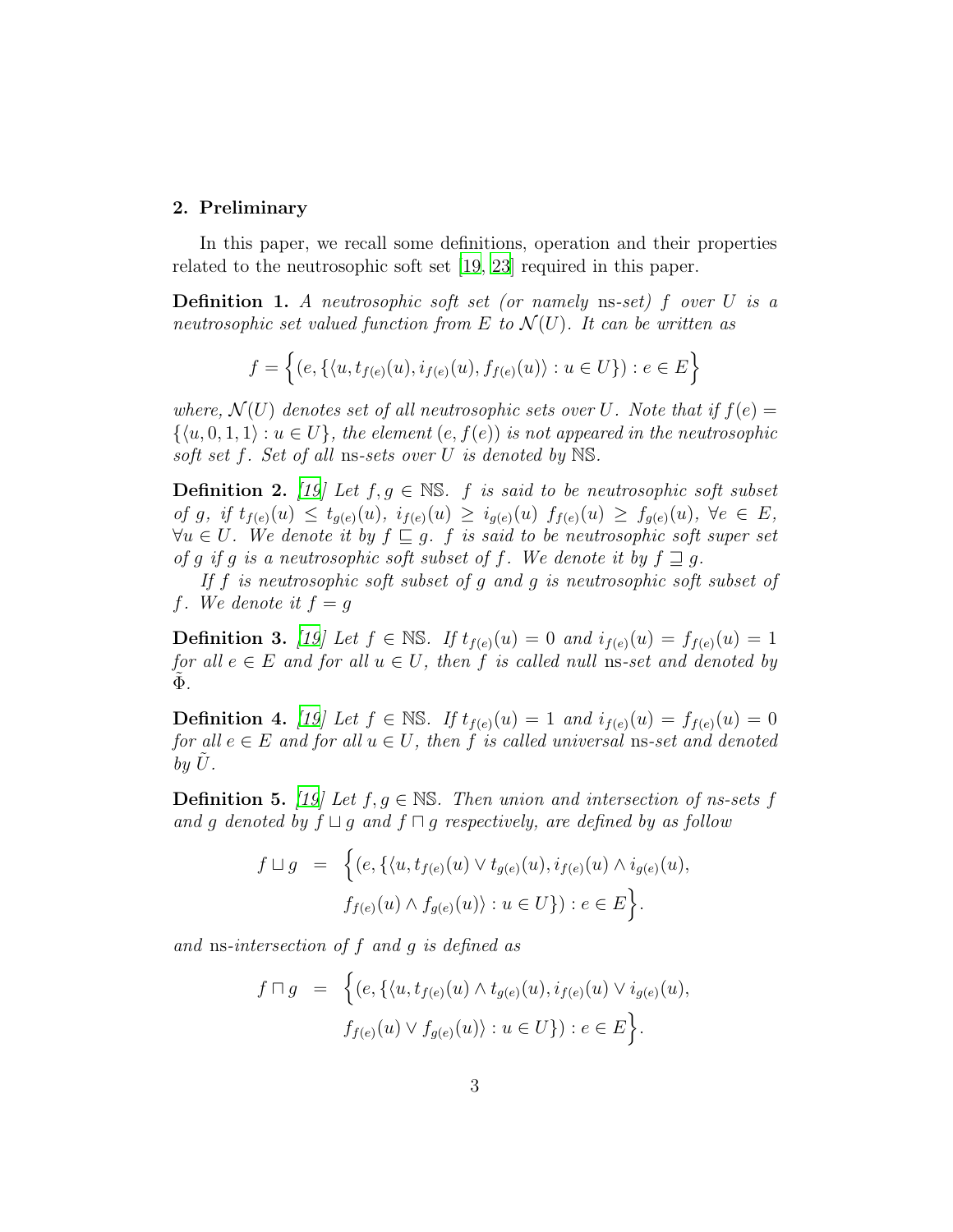**Definition 6.** [\[19\]](#page-23-8) Let  $f, g \in \mathbb{NS}$ . Then complement of ns-set f, denoted by  $f^{\tilde{c}}$ *, is defined as follow* 

$$
f^{\tilde{c}} = \Big\{ (e, \{ \langle u, f_{f(e)}(u), 1 - i_{f(e)}(u), t_{f(e)}(u) \rangle : u \in U \}) : e \in E \Big\}.
$$

**Proposition 1.** *[\[19\]](#page-23-8) Let*  $f, g, h \in \mathbb{NS}$ *. Then,* 

- *i.*  $\tilde{\Phi} \sqsubset f$ *ii.*  $f \sqsubset \tilde{U}$
- *iii.*  $f \subseteq f$
- *iv.*  $f \sqsubset q$  *and*  $q \sqsubset h \Rightarrow f \sqsubset h$

**Proposition 2.** *[\[19\]](#page-23-8) Let*  $f \in \mathbb{NS}$ *. Then* 

- *i.*  $\tilde{\Phi}^{\tilde{c}} = \tilde{U}$
- *ii.*  $\tilde{U}^{\tilde{c}} = \tilde{\Phi}$
- *iii.*  $(f^{\tilde{c}})^{\tilde{c}} = f$ .

**Proposition 3.** *[\[19\]](#page-23-8) Let*  $f, g, h \in \mathbb{NS}$ *. Then,* 

- *i.*  $f \sqcap f = f$  *and*  $f \sqcup f = f$
- *ii.*  $f \square q = q \square f$  *and*  $f \square q = q \square f$
- *iii.*  $f \sqcap \tilde{\Phi} = \tilde{\Phi}$  *and*  $f \sqcap \tilde{U} = f$
- *iv.*  $f \sqcup \tilde{\Phi} = f$  *and*  $f \sqcup \tilde{U} = \tilde{U}$
- *v.*  $f \sqcap (g \sqcap h) = (f \sqcap g) \sqcap h$  *and*  $f \sqcup (g \sqcup h) = (f \sqcup g) \sqcup h$
- *vi.*  $f \sqcap (q \sqcup h) = (f \sqcap q) \sqcup (f \sqcap h)$  *and*  $f \sqcup (q \sqcap h) = (f \sqcup q) \sqcap (f \sqcup h)$ .

*Proof.* The proof is clear from definition and operations of neutrosophic soft sets.

**Theorem 1.** *[\[19\]](#page-23-8)* Let  $f, g \in \mathbb{NS}$ . *Then, De Morgan's law is valid.* 

*i.*  $(f \sqcup g)$ <sup> $\tilde{c} = f^{\tilde{c}} \sqcap g^{\tilde{c}}$ </sup>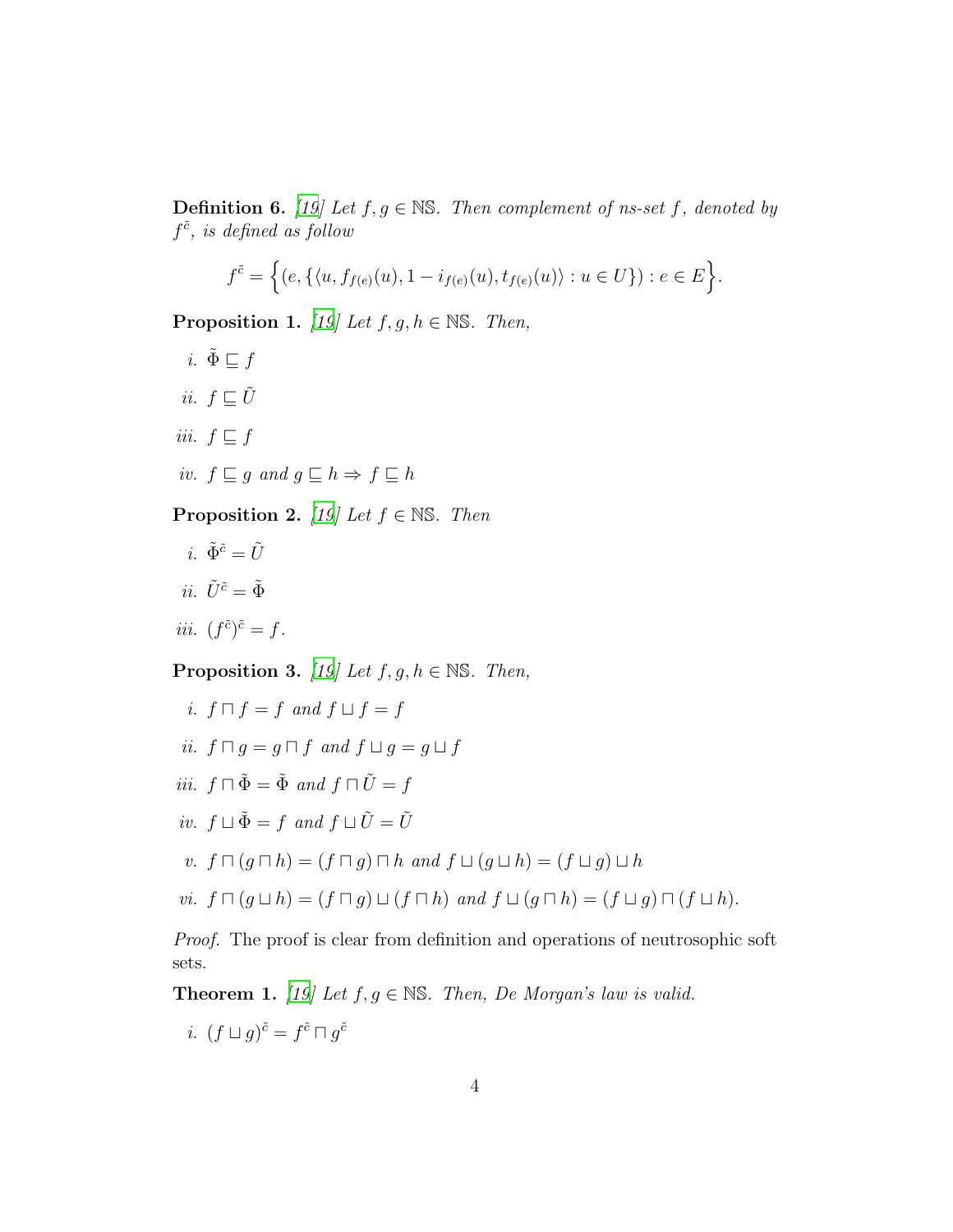*ii.*  $(f \sqcup g)$ <sup> $\tilde{c} = f^{\tilde{c}} \sqcap g^{\tilde{c}}$ </sup>

<span id="page-4-0"></span>**Definition 7.** [\[19](#page-23-8)] Let  $f, g \in \mathbb{NS}$ . Then 'OR' product of ns-sets f and g *denoted by* f ∧ g*, is defined as follow*

$$
f \bigvee g = \Big\{ ((e, e'), \{ \langle u, t_{f(e)}(u) \vee t_{g(e)}(u), i_{f(e)}(u) \wedge i_{g(e)}(u), f_{f(e)}(u) \wedge f_{g(e)}(u) \rangle : u \in U \} ) : (e, e') \in E \times E \Big\}.
$$

<span id="page-4-1"></span>**Definition 8.** [\[19\]](#page-23-8) Let  $f, g \in \mathbb{NS}$ . Then 'AND' product of ns-sets f and g *denoted by* f ∨ g*, is defined as follow*

$$
f \bigwedge g = \Big\{ ((e, e'), \{ \langle u, t_{f(e)}(x) \wedge t_{g(e)}(u), i_{f(e)}(u) \vee i_{g(e)}(u), f_{f(e)}(u) \vee f_{g(e)}(u) \rangle : u \in U \} ) : (e, e') \in E \times E \Big\}.
$$

**Proposition 4.** *[\[19\]](#page-23-8) Let*  $f, g \in \mathbb{NS}$ *. Then,* 

1.  $(f \vee g)^{\tilde{c}} = f^{\tilde{c}} \wedge g^{\tilde{c}}$ 2.  $(f \bigwedge g)$ <sup> $\tilde{c} = f^{\tilde{c}} \bigvee g^{\tilde{c}}$ </sup>

PROOF. The proof is clear from Definition [7](#page-4-0) and [8.](#page-4-1)

**Definition 9.** [\[3](#page-22-8)] Let  $U = \{u_1, u_2, ..., u_n\}$  be the universal set of elements and  $E = \{e_1, e_2, ..., e_m\}$  *be the universal set of parameters. The pair*  $(U, E)$ *will be called a soft universe. Let*  $F: E \to I^U$  *and*  $\mu$  *be a fuzzy subset of*  $E$ *, that is*  $\mu: E \to I^U$ , where  $I^U$  is the collection of all fuzzy subsets of U. Let  $F_{\mu}: E \to I^U \times I^U$  be a function defined as follows:

$$
F_{\mu}(e) = (F(e)(u), \mu(e)(u)), \forall u \in U.
$$

*Then*  $F_{\mu}$  *is called a possibility fuzzy soft set (PFSS in short) over the soft universe*  $(U, E)$ *. For each parameter*  $e_i$ ,  $F_{\mu}(e_i) = (F(e_i)(u), \mu(e_i)(u))$  *indicates not only the degree of belongingness of the elements of* U in  $F(e_i)$ , but *also the degree of possibility of belongingness of the elements of* U in  $F(e_i)$ , *which is represented by*  $\mu(e_i)$ *.* 

**Definition 10.** [\[5](#page-22-9)] Let  $U = \{u_1, u_2, ..., u_n\}$  be the universal set of elements and  $E = \{e_1, e_2, ..., e_m\}$  *be the universal set of parameters. The pair*  $(U, E)$ *will be called a soft universe. Let*  $F : E \to (I \times I)^U \times I^U$  *where*  $(I \times I)^U$  *is*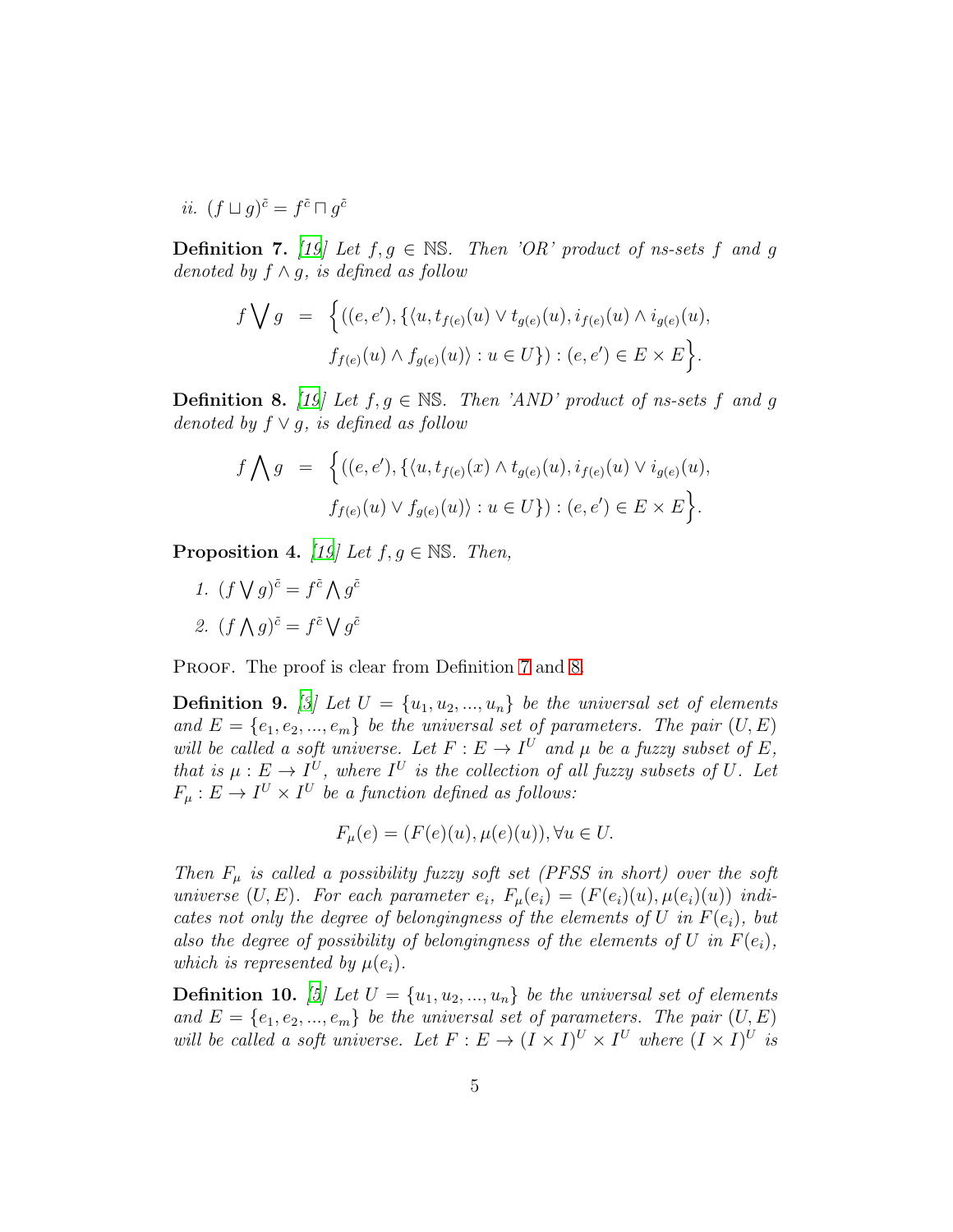*the collection of all intuitionistic fuzzy subsets of*  $U$  *and*  $I^U$  *is the collection of all intuitionistic fuzzy subsets of* U*. Let* p *be a fuzzy subset of* E*, that is,*  $p: E \to I^U$  and let  $F_p: E \to (I \times I)^U \times I^U$  be a function defined as follows:

$$
F_p(e) = (F(e)(u), p(e)(u)), F(e)(u) = (\mu(u), \nu(u)) \forall u \in U.
$$

*Then*  $F_p$  *is called a possibility intuitionistic fuzzy soft set (PIFSS in short) over the soft universe*  $(U, E)$ *. For each parameter*  $e_i$ ,  $F_p(e_i) = (F(e_i)(u), p(e_i)(u))$ *indicates not only the degree of belongingness of the elements of* U *in*  $F(e_i)$ *, but also the degree of possibility of belongingness of the elements of* U *in*  $F(e_i)$ *, which is represented by*  $p(e_i)$ *.* 

#### 3. Possibility neutrosophic soft sets

In this section, we introduced the concept of possibility neutrosophic soft set, possibility neutrosophic soft subset, possibility neutrosophic soft null set, possibility neutrosophic soft universal set and possibility neutrosophic soft set operations such as union, intersection and complement.

Throughout paper  $U$  is an initial universe,  $E$  is a set of parameters and  $\Lambda$  is an index set.

**Definition 11.** Let U be an initial universe, E be a parameter set,  $\mathcal{N}(\mathcal{U})$ be the collection of all neutrosophic sets of U and  $I^U$  is collection of all *fuzzy subset of* U. A possibility neutrosophic soft set (PNS-set)  $f_{\mu}$  over U *is defined by the set of ordered pairs*

$$
f_{\mu} = \{ (e_i, \{ (\frac{u_j}{f(e_i)(u_j)}, \mu(e_i)(u_j)) : u_j \in U \}) : e_i \in E \}
$$

*where,*  $i, j \in \Lambda$ , f *is a mapping given by*  $f : E \to \mathcal{N}(\mathcal{U})$  *and*  $\mu(e_i)$ *is a fuzzy set such that*  $\mu : E \to I^U$ . Here,  $\tilde{f}_{\mu}$  *is a mapping defined by*  $f_{\mu}: E \to \mathcal{N}(\mathcal{U}) \times I^U.$ 

*For each parameter*  $e_i \in E$ ,  $f(e_i) = \{ \langle u_j, t_{f(e_i)}(u_j), i_{f(e_i)}(u_j), f_{f(e_i)}(u_j) \rangle :$  $u_j \in U$ } *indicates neutrosophic value set of parameter*  $e_i$  *and where*  $t, i, f$ :  $U \rightarrow [0, 1]$  are the membership functions of truth, indeterminacy and falsity *respectively of the element*  $u_j \in U$ *. For each*  $u_j \in U$  *and*  $e_i \in E$ ,  $0 \leq$  $t_{f(e_i)}(u_j) + i_{f(e_i)}(u_j) + f_{f(e_i)}(u_j) \leq 3$ . Also  $\mu(e_i)$ , degrees of possibility of *belongingness of elements of* U *in* f(ei)*. So we can write*

$$
f_{\mu}(e_i) = \left\{ \left( \frac{u_1}{f(e_i)(u_1)}, \mu(e_i)(u_1) \right), \left( \frac{u_2}{f(e_i)(u_2)}, \mu(e_i)(u_2) \right), \dots, \left( \frac{u_n}{f(e_i)(u_n)}, \mu(e_i)(u_n) \right) \right\}
$$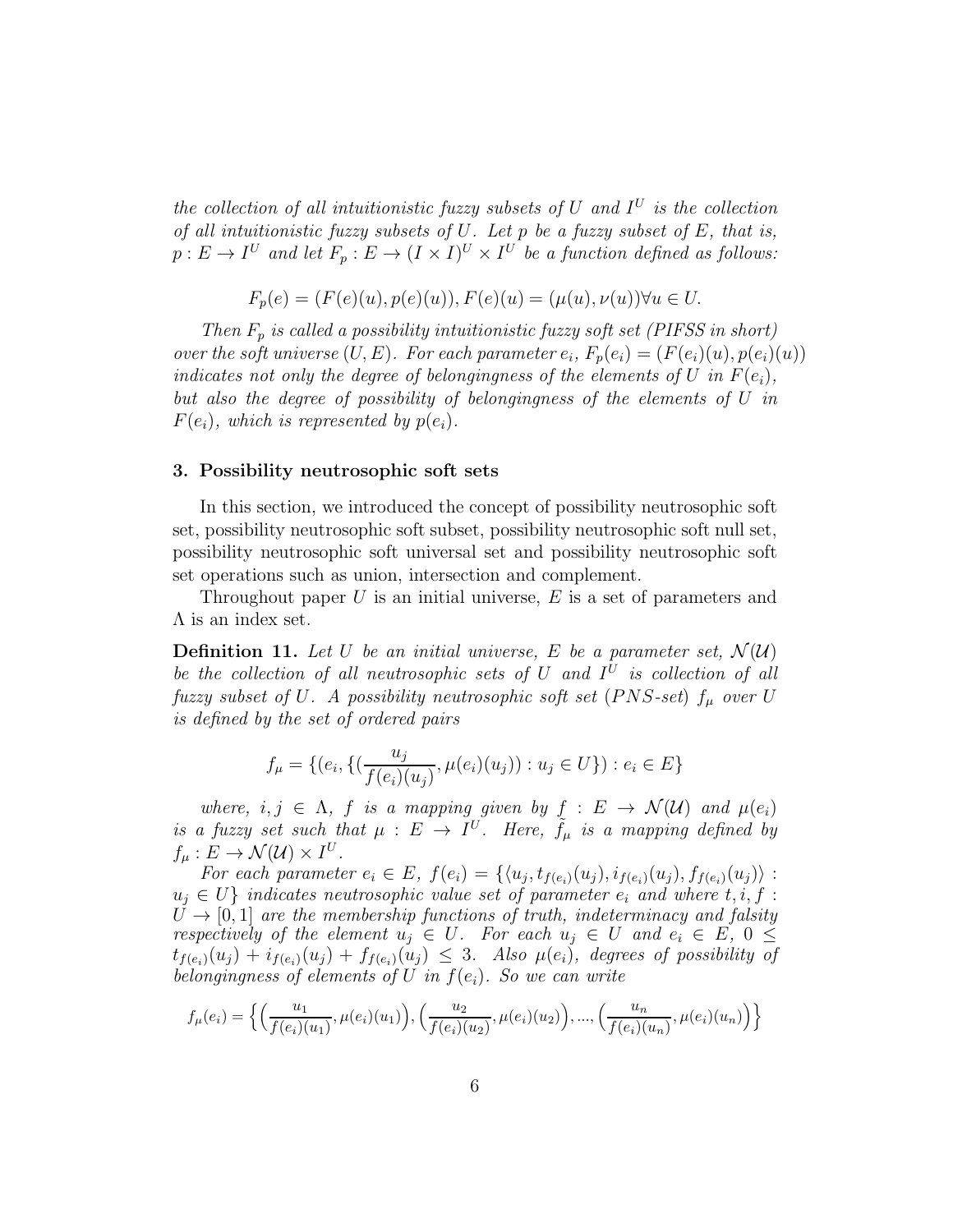From now on, we will show set of all possibility neutrosophic soft sets over U with  $PS(U, E)$  such that E is parameter set.

<span id="page-6-0"></span>**Example 1.** Let  $U = \{u_1, u_2, u_3\}$  be a set of three cars. Let  $E = \{e_1, e_2, e_3\}$ *be a set of qualities where*  $e_1 =$ *cheap,*  $e_2 =$ *equipment,*  $e_3 =$ *fuel consumption* and let  $\mu : E \to I^U$ . We define a function  $f_{\mu} : E \to \mathcal{N}(\mathcal{U}) \times I^U$  as follows:

$$
f_{\mu} = \begin{Bmatrix} f_{\mu}(e_1) = \left\{ \left( \frac{u_1}{(0.5, 0.2, 0.6)}, 0.8 \right), \left( \frac{u_2}{(0.7, 0.3, 0.5)}, 0.4 \right), \left( \frac{u_3}{(0.4, 0.5, 0.8)}, 0.7 \right) \right\} \\ f_{\mu}(e_2) = \left\{ \left( \frac{u_1}{(0.8, 0.4, 0.5)}, 0.6 \right), \left( \frac{u_2}{(0.5, 0.7, 0.2)}, 0.8 \right), \left( \frac{u_3}{(0.7, 0.3, 0.9)}, 0.4 \right) \right\} \\ f_{\mu}(e_3) = \left\{ \left( \frac{u_1}{(0.6, 0.7, 0.5)}, 0.2 \right), \left( \frac{u_2}{(0.5, 0.3, 0.7)}, 0.6 \right), \left( \frac{u_3}{(0.6, 0.5, 0.4)}, 0.5 \right) \right\} \end{Bmatrix}
$$

*also we can define a function*  $g_{\nu}: E \to \mathcal{N}(\mathcal{U}) \times I^U$  *as follows:* 

$$
g_{\nu} = \begin{Bmatrix} g_{\nu}(e_1) = \left\{ \left( \frac{u_1}{(0.6, 0.3, 0.8)}, 0.4 \right), \left( \frac{u_2}{(0.6, 0.5, 0.5)}, 0.7 \right), \left( \frac{u_3}{(0.2, 0.6, 0.4)}, 0.8 \right) \right\} \\ g_{\nu}(e_2) = \left\{ \left( \frac{u_1}{(0.5, 0.4, 0.3)}, 0.3 \right), \left( \frac{u_2}{(0.4, 0.6, 0.5)}, 0.6 \right), \left( \frac{u_3}{(0.7, 0.2, 0.5)}, 0.8 \right) \right\} \\ g_{\nu}(e_3) = \left\{ \left( \frac{u_1}{(0.7, 0.5, 0.3)}, 0.8 \right), \left( \frac{u_2}{(0.4, 0.4, 0.6)}, 0.5 \right), \left( \frac{u_3}{(0.8, 0.5, 0.3)}, 0.6 \right) \right\} \end{Bmatrix}
$$

For the purpose of storing a possibility neutrosophic soft set in a computer, we can use matrix notation of possibility neutrosophic soft set  $f_{\mu}$ . For example, matrix notation of possibility neutrosophic soft set  $f_{\mu}$  can be written as follows: for  $m, n \in \Lambda$ ,

$$
f_{\mu} = \left( \begin{array}{ccc} (\langle 0.5, 0.2, 0.6 \rangle, 0.8) & (\langle 0.7, 0.3, 0.5 \rangle, 0.4) & (\langle 0.4, 0.5, 0.8 \rangle, 0.7) \\ (\langle 0.8, 0.4, 0.5 \rangle, 0.6) & (\langle 0.5, 0.7, 0.2 \rangle, 0.8) & (\langle 0.7, 0.3, 0.9 \rangle, 0.4) \\ (\langle 0.6, 0.7, 0.5 \rangle, 0.2) & (\langle 0.5, 0.3, 0.7 \rangle, 0.6) & (\langle 0.6, 0.5, 0.4 \rangle, 0.5) \end{array} \right)
$$

where the m−th row vector shows  $f(e_m)$  and n−th column vector shows  $u_n$ . **Definition 12.** Let  $f_{\mu}$ ,  $g_{\nu} \in \mathcal{PS}(U, E)$ . Then,  $f_{\mu}$  is said to be a possibility *neutrosophic soft subset* (*PNS*-subset) *of*  $g_{\nu}$ *, and denoted by*  $f_{\mu} \subseteq g_{\nu}$ *, if* 

- *i.*  $\mu(e)$  *is a fuzzy subset of*  $\nu(e)$ *, for all*  $e \in E$
- *ii.* f *is a neutrosophic subset of* g*,*

**Example 2.** Let  $U = \{u_1, u_2, u_3\}$  be a set of tree houses, and let  $E =$  ${e_1, e_2, e_3}$  *be a set of parameters where*  $e_1 = \text{modern}, e_2 = \text{big and } e_3 = \text{clean}.$ Let  $f_{\mu}$  be a PNS-set defined as follows: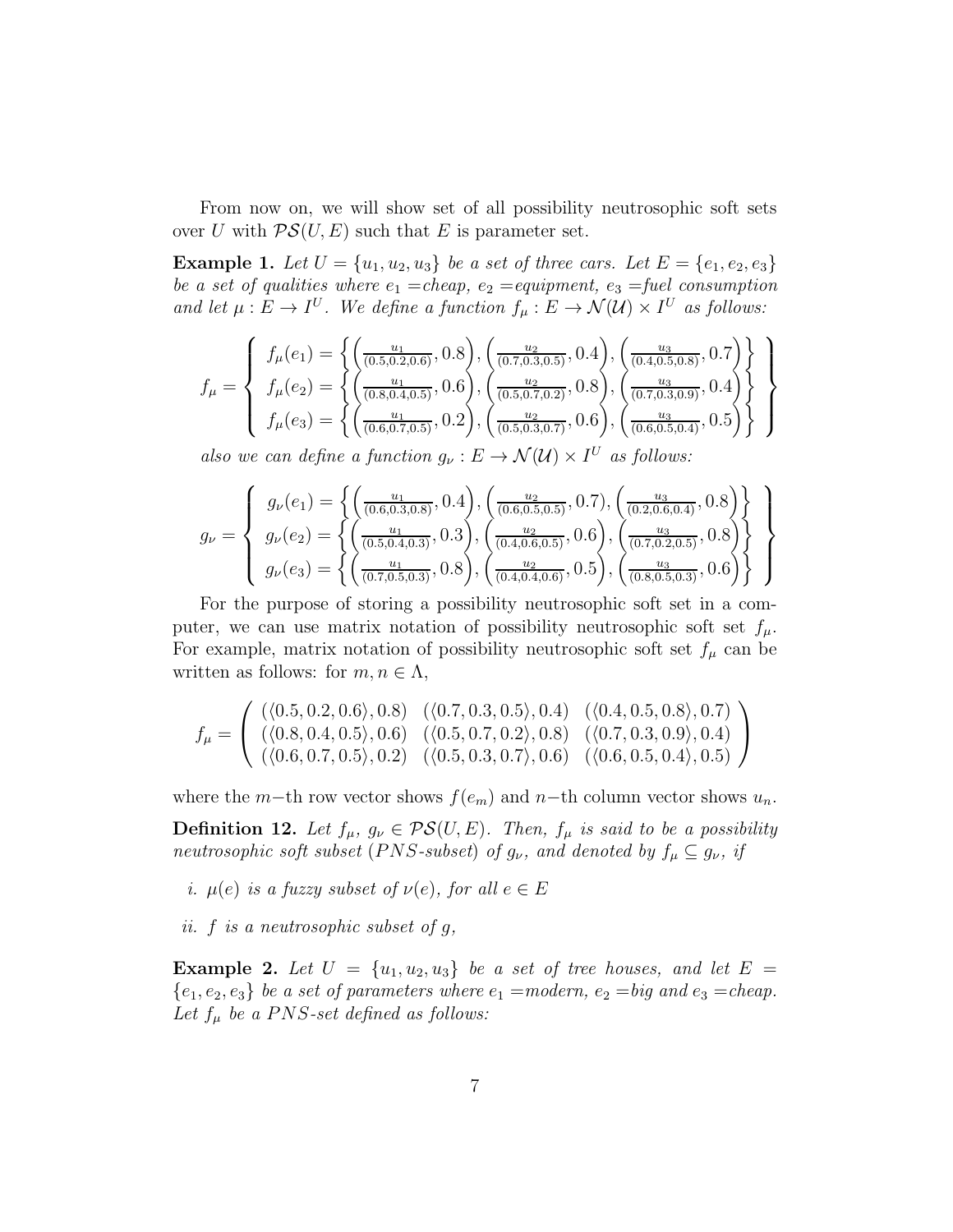$$
f_{\mu} = \begin{Bmatrix} f_{\mu}(e_1) = \left\{ \left( \frac{u_1}{(0.5, 0.2, 0.6)}, 0.8 \right), \left( \frac{u_2}{(0.7, 0.3, 0.5)}, 0.4 \right), \left( \frac{u_3}{(0.4, 0.5, 0.9)}, 0.7 \right) \right\} \\ f_{\mu}(e_2) = \left\{ \left( \frac{u_1}{(0.8, 0.4, 0.5)}, 0.6 \right), \left( \frac{u_2}{(0.5, 0.7, 0.2)}, 0.8 \right), \left( \frac{u_3}{(0.7, 0.3, 0.9)}, 0.4 \right) \right\} \\ f_{\mu}(e_3) = \left\{ \left( \frac{u_1}{(0.6, 0.7, 0.5)}, 0.2 \right), \left( \frac{u_2}{(0.5, 0.3, 0.8)}, 0.6 \right), \left( \frac{u_3}{(0.6, 0.5, 0.4)}, 0.5 \right) \right\} \end{Bmatrix}
$$

 $g_{\nu}: E \to \mathcal{N}(U) \times I$  $U$  be another PNS-set defined as follows:

$$
g_{\nu} = \begin{Bmatrix} g_{\nu}(e_1) = \left\{ \left( \frac{u_1}{(0.6, 0.1, 0.5)}, 0.9 \right), \left( \frac{u_2}{(0.8, 0.2, 0.3)}, 0.6 \right), \left( \frac{u_3}{(0.7, 0.5, 0.8)}, 0.8 \right) \right\} \\ g_{\nu}(e_2) = \left\{ \left( \frac{u_1}{(0.9, 0.2, 0.4)}, 0.7 \right), \left( \frac{u_2}{(0.9, 0.5, 0.1)}, 0.9 \right), \left( \frac{u_3}{(0.8, 0.1, 0.9)}, 0.5 \right) \right\} \\ g_{\nu}(e_3) = \left\{ \left( \frac{u_1}{(0.6, 0.5, 0.4)}, 0.4 \right), \left( \frac{u_2}{(0.7, 0.1, 0.7)}, 0.9 \right), \left( \frac{u_3}{(0.8, 0.2, 0.4)}, 0.7 \right) \right\} \end{Bmatrix}
$$

it is clear that  $f_\mu$  is  $PNS - subset$  of  $g_\nu$ 

<span id="page-7-0"></span>**Definition 13.** Let  $f_{\mu}, g_{\nu} \in \mathcal{PN}(U, E)$ . Then,  $f_{\mu}$  and  $g_{\nu}$  are called possibility *neutrosophic soft equal set and denoted by*  $f_{\mu} = g_{\nu}$ , if  $f_{\mu} \subseteq g_{\nu}$  and  $f_{\mu} \supseteq g_{\nu}$ .

<span id="page-7-1"></span>**Definition 14.** Let  $f_{\mu} \in \mathcal{PN}(U, E)$ . Then,  $f_{\mu}$  is said to be possibility neu*trosophic soft null set denoted by*  $\phi_{\mu}$ *, if*  $\forall e \in E$ *,*  $\phi_{\mu} : E \to \mathcal{N}(\mathcal{U}) \times I^U$  such *that*  $\phi_{\mu}(e) = \left\{ \left( \frac{u}{\phi(e)} \right) \right\}$  $\frac{u}{\phi(e)(u)}, \mu(e)(u)) : u \in U$ , where  $\phi(e) = \{\langle u, 0, 1, 1 \rangle : u \in U\}$ *and*  $\mu(e) = \{(u, 0) : u \in U\}$ .

<span id="page-7-2"></span>**Definition 15.** *Let*  $f_{\mu} \in \mathcal{PN}(U, E)$ *. Then,*  $f_{\mu}$  *is said to be possibility neutrosophic soft universal set denoted by*  $U_{\mu}$ , *if*  $\forall e \in E, U_{\mu}: E \to \mathcal{N}(\mathcal{U}) \times I^U$  such *that*  $U_{\mu}(e) = \left\{ \left( \frac{u}{U(e)} \right) \right\}$  $\frac{u}{U(e)(u)}, \mu(e)(u)) : u \in U$ , where  $U(e) = \{ \langle u, 1, 0, 0 \rangle : u \in U \}$ *and*  $\mu(e) = \{(u, 1) : u \in U\}$ .

**Proposition 5.** Let  $f_{\mu}, g_{\nu}$  and  $h_{\delta} \in \mathcal{PN}(U, E)$ . Then,

- *i.*  $\phi_{\mu} \subseteq f_{\mu}$
- *ii.*  $f_\mu \subseteq U_\mu$
- *iii.*  $f_\mu \subseteq f_\mu$
- *iv.*  $f_{\mu} \subseteq g_{\nu}$  *and*  $g_{\nu} \subseteq h_{\delta} \Rightarrow f_{\mu} \subseteq h_{\delta}$

PROOF. It is clear from Definition [13,](#page-7-0) [14](#page-7-1) and [15.](#page-7-2)

**Definition 16.** Let  $f_{\mu} \in \mathcal{PN}(U)$ , where  $f_{\mu}(e_i) = \{ (f(e_i)(u_i), \mu(e_i)(u_i))$ :  $e_i \in E, u_j \in U$ } and  $f(e_i) = \{ \langle u, t_{f(e_i)}(u_j), i_{f(e_i)}(u_j), f_{f(e_i)}(u_j) \rangle \}$  for all  $e_i \in$ E<sub>*,*</sub>  $u \in U$ *.* Then for  $e_i \in E$  and  $u_j \in U$ *,*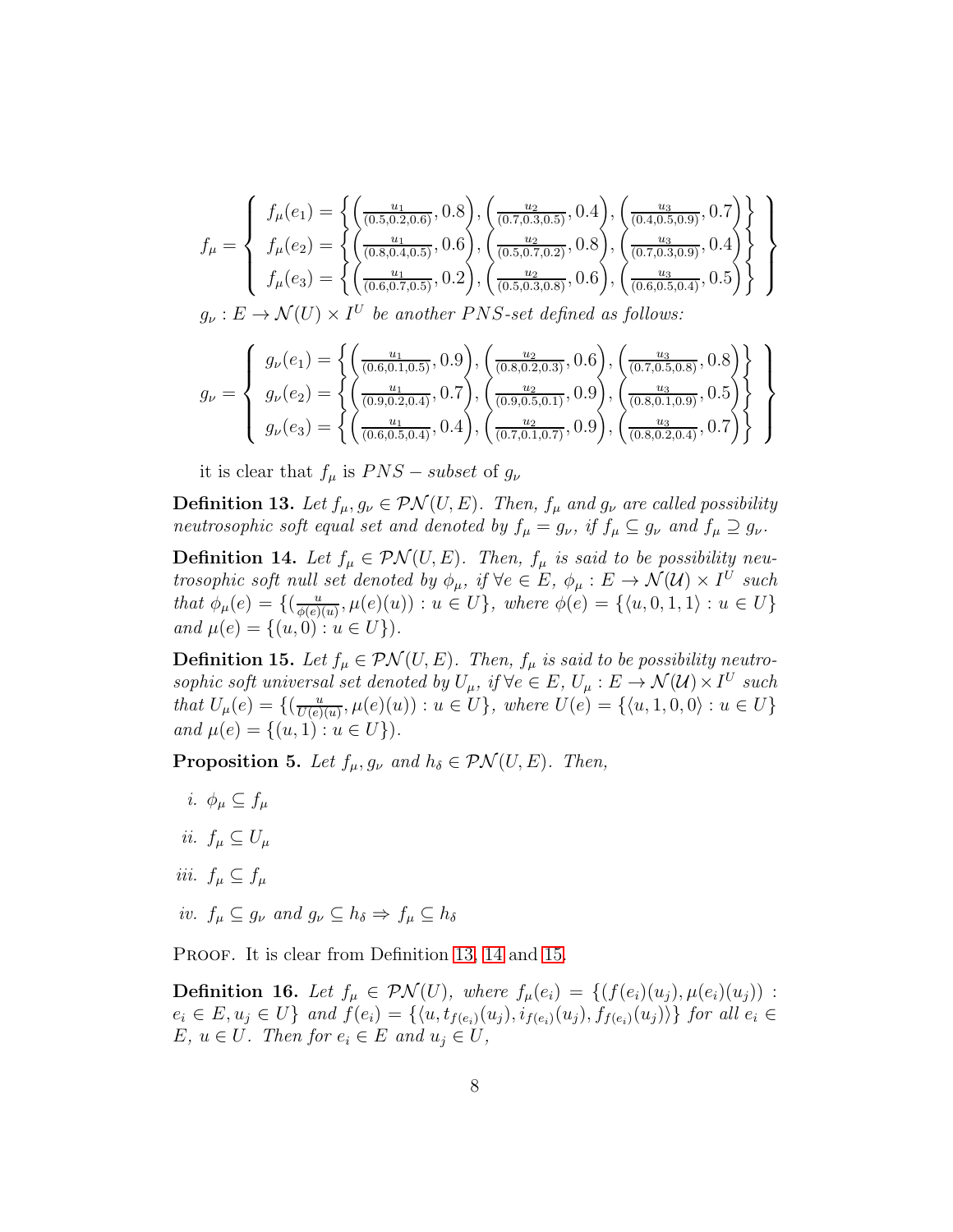- 1.  $f^t_\mu$  is said to be truth-membership part of  $f_\mu$ ,  $f^t_\mu = \{(f^t_{ij}(e_i), \mu_{ij}(e_i))\}$  and  $f^t_{ij}(e_i) = \{(u_j, t_{f(e_i)}(u_j))\}, \mu_{ij}(e_i) = \{(u_j, \mu(e_i)(u_j))\}$
- 2.  $f^i_\mu$  is said to be indeterminacy-membership part of  $f_\mu$ ,  $f^i_\mu = \{(f^i_{ij}(e_i), \mu_{ij}(e_i))\}$  and  $f^i_{ij}(e_i) = \{(u_j, i_{f(e_i)}(u_j))\}, \mu_{ij}(e_i) = \{(u_j, \mu(e_i)(u_j))\}$
- 3.  $f^f_\mu$  is said to be truth-membership part of  $f_\mu$ ,  $f^f_\mu = \{(f^f_{ij}(e_i), \mu_{ij}(e_i))\}$  and  $f^f_{ij}(e_i) = \{(u_j, f_{f(e_i)}(u_j))\}, \mu_{ij}(e_i) = \{(u_j, \mu(e_i)(u_j))\}$

We can write a possibility neutrosophic soft set in form  $f_{\mu} = (f_{\mu}^t, f_{\mu}^i, f_{\mu}^f)$ .

If considered the possibility neutrosophic soft set  $f_\mu$  in Example [1,](#page-6-0)  $f_\mu$  can be expressed in matrix form as follow:

$$
f_{\mu}^{t} = \begin{pmatrix} (0.5, 0.8) & (0.7, 0.4) & (0.4, 0.7) \\ (0.8, 0.6) & (0.5, 0.8) & (0.7, 0.4) \\ (0.6, 0.2) & (0.5, 0.6) & (0.6, 0.5) \end{pmatrix}
$$

$$
f_{\mu}^{i} = \begin{pmatrix} (0.2, 0.8) & (0.3, 0.4) & (0.5, 0.7) \\ (0.4, 0.6) & (0.7, 0.8) & (0.3, 0.4) \\ (0.7, 0.2) & (0.3, 0.6) & (0.5, 0.5) \end{pmatrix}
$$

$$
f_{\mu}^{f} = \begin{pmatrix} (0.6, 0.8) & (0.5, 0.4) & (0.8, 0.7) \\ (0.5, 0.6) & (0.2, 0.8) & (0.9, 0.4) \\ (0.5, 0.2) & (0.7, 0.6) & (0.4, 0.5) \end{pmatrix}
$$

**Definition 17.** *[\[27\]](#page-24-11) A binary operation* ⊗ :  $[0, 1] \times [0, 1]$  →  $[0, 1]$  *is continuous* t−*norm if* ⊗ *satisfies the following conditions*

- *i.* ⊗ *is commutative and associative,*
- *ii.* ⊗ *is continuous,*
- *iii.*  $a \otimes 1 = a, \forall a \in [0, 1]$ ,
- *iv.*  $a \otimes b \leq c \otimes d$  *whenever*  $a \leq c, b \leq d$  *and*  $a, b, c, d \in [0, 1]$ *.*

**Definition 18.** [\[27\]](#page-24-11) *A* binary operation  $\oplus$  :  $[0,1] \times [0,1] \rightarrow [0,1]$  *is continuous* t−*conorm (s-norm) if* ⊕ *satisfies the following conditions*

- *i.* ⊕ *is commutative and associative,*
- *ii.* ⊕ *is continuous,*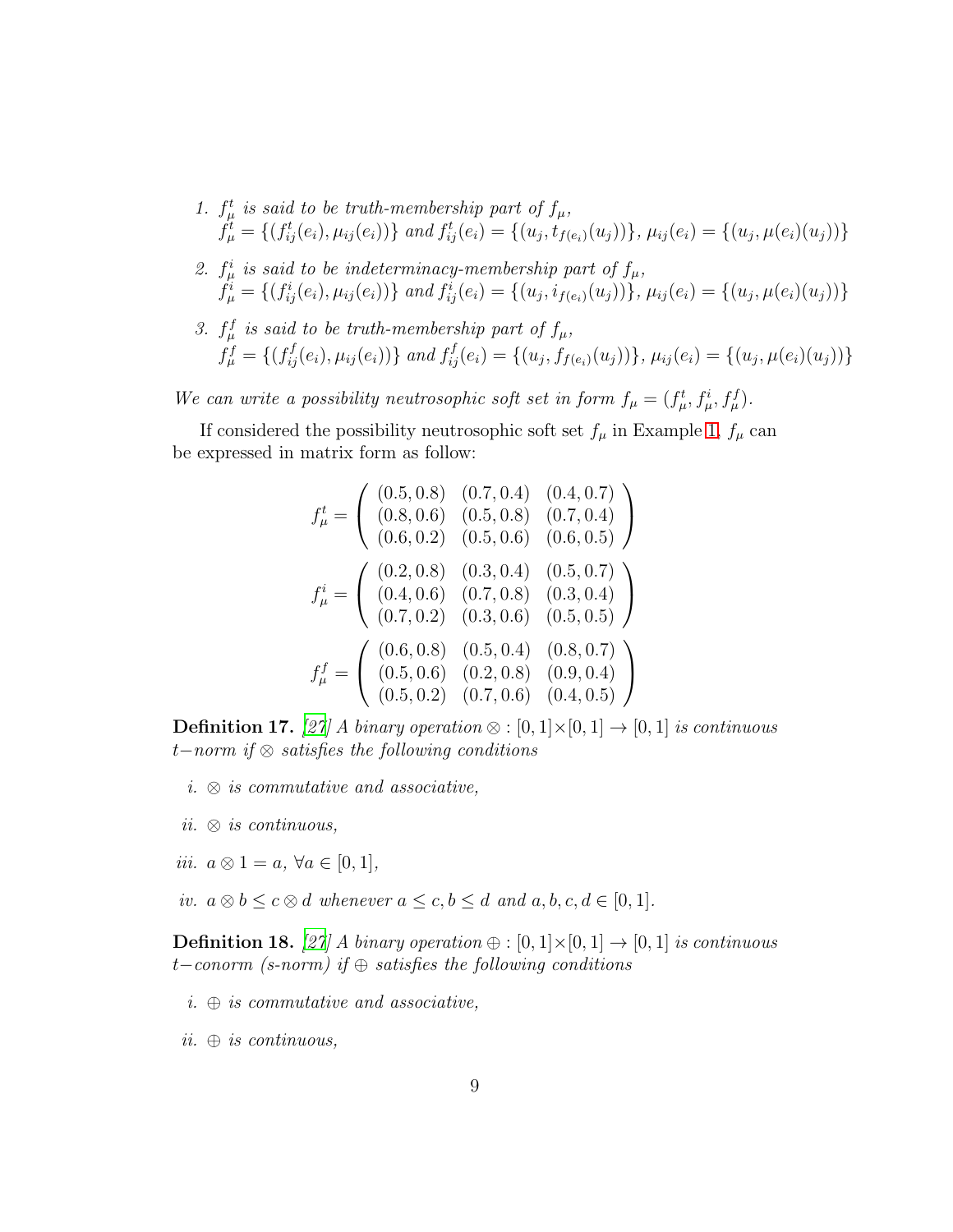*iii.*  $a \oplus 0 = a, \forall a \in [0, 1]$ ,

*iv.*  $a \oplus b \leq c \oplus d$  *whenever*  $a \leq c, b \leq d$  *and*  $a, b, c, d \in [0, 1]$ *.* 

**Definition 19.** *Let*  $I^3 = [0, 1] \times [0, 1] \times [0, 1]$  *and*  $N(I^3) = \{(a, b, c) : a, b, c \in \mathbb{R} \times \mathbb{R}^3 \times \mathbb{R}^3 \times \mathbb{R}^3 \times \mathbb{R}^3 \times \mathbb{R}^3 \times \mathbb{R}^3 \times \mathbb{R}^3 \times \mathbb{R}^3 \times \mathbb{R}^3 \times \mathbb{R}^3 \times \mathbb{R}^3 \times \mathbb{R}^3 \times \mathbb{R}^3 \times \math$ [0, 1] $\}$ *. Then*  $(N(I^3), \oplus, \otimes)$  *be a lattices together with partial ordered relation*  $\preceq$ , where order relation  $\preceq$  on  $N(I^3)$  can be defined by for  $(a, b, c)$ ,  $(d, e, f) \in$  $N(I^3)$ 

$$
(a, b, c) \preceq (e, f, g) \Leftrightarrow a \le e, b \ge f, c \ge g
$$

Definition 20. *A binary operation*

$$
\tilde{\otimes} : ((0,1] \times [0,1] \times [0,1])^{2} \to [0,1] \times [0,1] \times [0,1]
$$

*is continuous* <sup>n</sup>−*norm if* <sup>⊗</sup>˜ *satisfies the following conditions*

- *i.* <sup>⊗</sup>˜ *is commutative and associative,*
- *ii.* <sup>⊗</sup>˜ *is continuous,*
- *iii.*  $a\tilde{\otimes}0 = 0$ ,  $a\tilde{\otimes}1 = a$ ,  $\forall a \in [0,1] \times [0,1] \times [0,1]$ ,  $(1 = (1,0,0))$  and  $(0 =$  $(0, 1, 1)$
- *iv.*  $a\tilde{\otimes}b \leq c\tilde{\otimes}d$  *whenever*  $a \leq c, b \leq d$  *and*  $a, b, c, d \in [0, 1] \times [0, 1] \times [0, 1]$ *.*

*Here,*

$$
a\tilde{\otimes}b=\tilde{\otimes}(\langle t(a), i(a), f(a) \rangle, \langle t(b), i(b), f(b) \rangle) = \langle t(a)\otimes t(b), i(a)\oplus i(b), f(a)\oplus f(b)
$$

Definition 21. *A binary operation*

$$
\tilde{\oplus} : ((0,1] \times [0,1] \times [0,1])^{2} \to [0,1] \times [0,1] \times [0,1]
$$

*is continuous* <sup>n</sup>−*conorm if* <sup>⊕</sup>˜ *satisfies the following conditions*

- $i. \oplus$  *is commutative and associative,*
- *ii.* <sup>⊕</sup>˜ *is continuous,*
- *iii.*  $a\tilde{\oplus}0 = a$ ,  $a\tilde{\oplus}1 = 1$ ,  $\forall a \in [0,1] \times [0,1] \times [0,1]$ ,  $(1 = (1,0,0))$  and  $(0 =$  $(0, 1, 1)$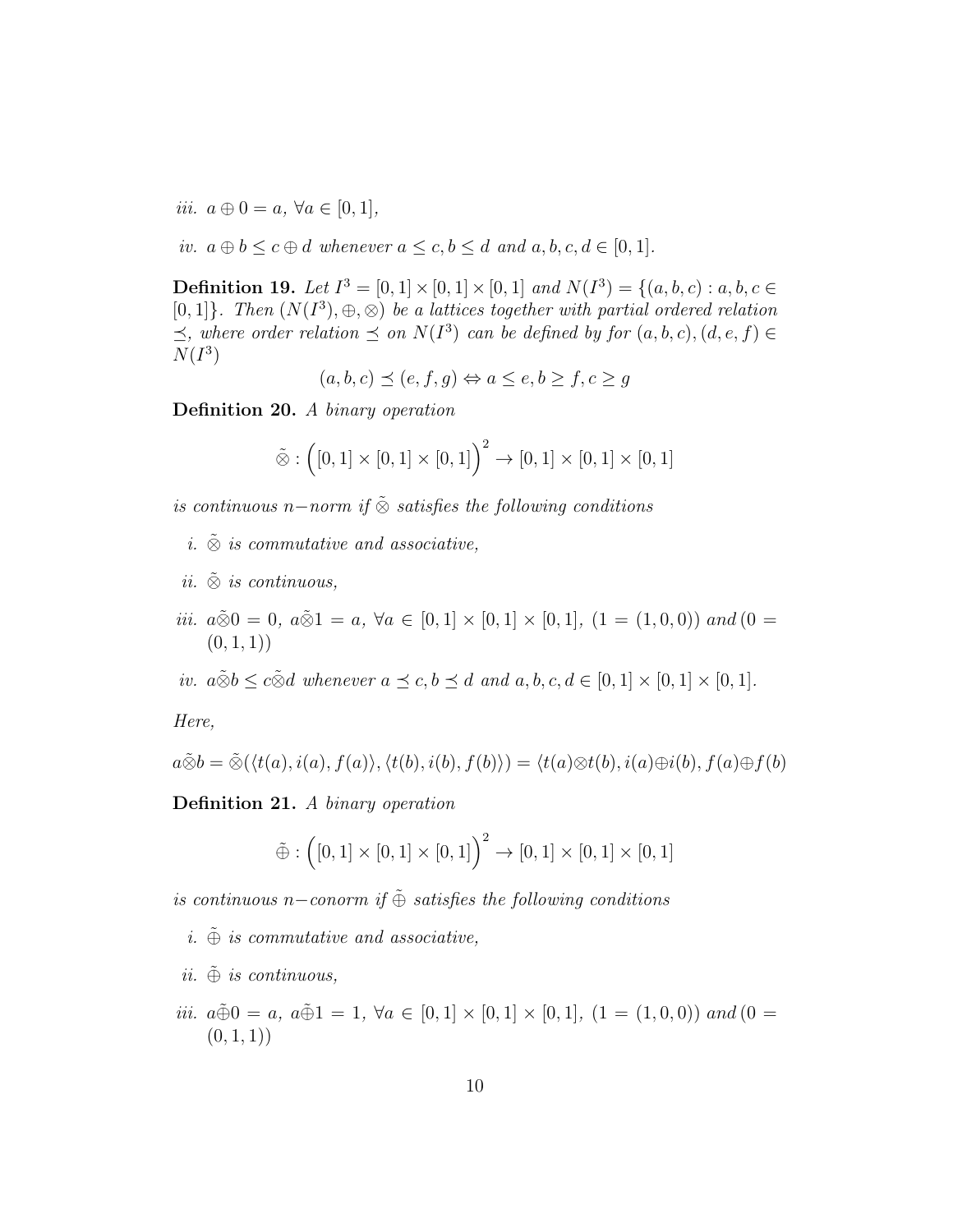*iv.*  $a \tilde{\oplus} b \leq c \tilde{\oplus} d$  *whenever*  $a \leq c, b \leq d$  *and*  $a, b, c, d \in [0, 1] \times [0, 1] \times [0, 1]$ *.* 

*Here,*

$$
a\tilde{\oplus}b = \tilde{\oplus}(\langle t(a), i(a), f(a) \rangle, \langle t(b), i(b), f(b) \rangle) = \langle t(a)\oplus t(b), i(a)\otimes i(b), f(a)\otimes f(b)
$$

<span id="page-10-0"></span>**Definition 22.** Let  $f_{\mu}, g_{\nu} \in \mathcal{PN}(U, E)$ . The union of two possibility neu*trosophic soft sets*  $f_{\mu}$  *and*  $g_{\nu}$  *over* U, *denoted by*  $f_{\mu} \cup g_{\nu}$  *is defined by as follow:*

$$
f_{\mu}\cup g_{\nu} = \left\{ \left(e_i, \left\{ \left(\frac{u_j}{(f_{ij}^t(e_i) \oplus g_{ij}^t(e_i), f_{ij}^i(e_i) \otimes g_{ij}^i(e_i), f_{ij}^f(e_i) \otimes g_{ij}^f(e_i))}, \mu_{ij}(e_i) \oplus \nu_{ij}(e_i)\right) : u_j \in U \right\} \right) : e_i \in E \right\}
$$

<span id="page-10-1"></span>**Definition 23.** Let  $f_{\mu}, g_{\nu} \in \mathcal{PN}(U, E)$ . The intersection of two possibility *neutrosophic soft sets*  $f_{\mu}$  *and*  $g_{\nu}$  *over*  $\dot{U}$ *, denoted by*  $f_{\mu} \cap g_{\nu}$  *is defined by as follow:*

$$
f_{\mu}\cap g_{\nu} = \left\{ \left( e_i, \left\{ \left( \frac{u_j}{(f_{ij}^t(e_i) \otimes g_{ij}^t(e_i), f_{ij}^i(e_i) \oplus g_{ij}^i(e_i), f_{ij}^f(e_i) \oplus g_{ij}^f(e_i))}, \mu_{ij}(e_i) \otimes \nu_{ij}(e_i) \right) : u_j \in U \right\} \right) : e_i \in E \right\}
$$

**Example 3.** Let us consider the possibility neutrosophic soft sets  $f_{\mu}$  and  $g_{\nu}$ *defined as in Example [1.](#page-6-0) Let us suppose that*  $t$ −*norm is defined by*  $a \otimes b =$  $min\{a, b\}$  *and the t*−*conorm is defined by*  $a \oplus b = max\{a, b\}$  *for*  $a, b \in [0, 1]$ *. Then,*

fµ∪g<sup>ν</sup> = (f<sup>µ</sup> <sup>∪</sup> <sup>g</sup>ν)(e1) = n <sup>u</sup><sup>1</sup> (0.6,0.2,0.6) , 0.8 , u2 (0.7,0.3,0.5) , 0.7 , u3 (0.4,0.5,0.4) , 0.8 o (f<sup>µ</sup> <sup>∪</sup> <sup>g</sup>ν)(e2) = n <sup>u</sup><sup>1</sup> (0.8,0.4,0.3) , 0.6 , u2 (0.5,0.6,0.2) , 0.8 , u3 (0.7,0.2,0.5) , 0.8 o (f<sup>µ</sup> <sup>∪</sup> <sup>g</sup>ν)(e3) = n <sup>u</sup><sup>1</sup> (0.7,0.3,0.3) , 0.8 , u2 (0.5,0.3,0.6) , 0.6 , u3 (0.8,0.5,0.3) , 0.6 o 

and

$$
f_{\mu}\cap g_{\nu} = \left\{ \begin{array}{l} (f_{\mu}\cap g_{\nu})(e_1) = \left\{ \left( \frac{u_1}{(0.5,0.3,0.8)}, 0.4 \right), \left( \frac{u_2}{(0.6,0.5,0.5)}, 0.4 \right), \left( \frac{u_3}{(0.2,0.6,0.8)}, 0.7 \right) \right\} \\ (f_{\mu}\cap g_{\nu})(e_2) = \left\{ \left( \frac{u_1}{(0.5,0.4,0.5)}, 0.3 \right), \left( \frac{u_2}{(0.4,0.7,0.5)}, 0.6 \right), \left( \frac{u_3}{(0.7,0.3,0.9)}, 0.4 \right) \right\} \\ (f_{\mu}\cap g_{\nu})(e_3) = \left\{ \left( \frac{u_1}{(0.6,0.7,0.5)}, 0.2 \right), \left( \frac{u_2}{(0.4,0.5,0.7)}, 0.5 \right), \left( \frac{u_3}{(0.6,0.5,0.4)}, 0.5 \right) \right\} \end{array} \right\}
$$

**Proposition 6.** *Let*  $f_{\mu}, g_{\nu}, h_{\delta} \in \mathcal{PN}(U, E)$ *. Then,* 

- *i.*  $f_\mu \cap f_\mu = f_\mu$  *and*  $f_\mu \cup f_\mu = f_\mu$
- *ii.*  $f_\mu \cap g_\nu = g_\nu \cap f_\mu$  *and*  $f_\mu \cup g_\nu = g_\nu \cup f_\mu$
- *iii.*  $f_{\mu} \cap \phi_{\mu} = \phi_{\mu}$  *and*  $f_{\mu} \cap U_{\mu} = f_{\mu}$
- *iv.*  $f_\mu \cup \phi = f_\mu$  *and*  $f_\mu \cup U_\mu = U_\mu$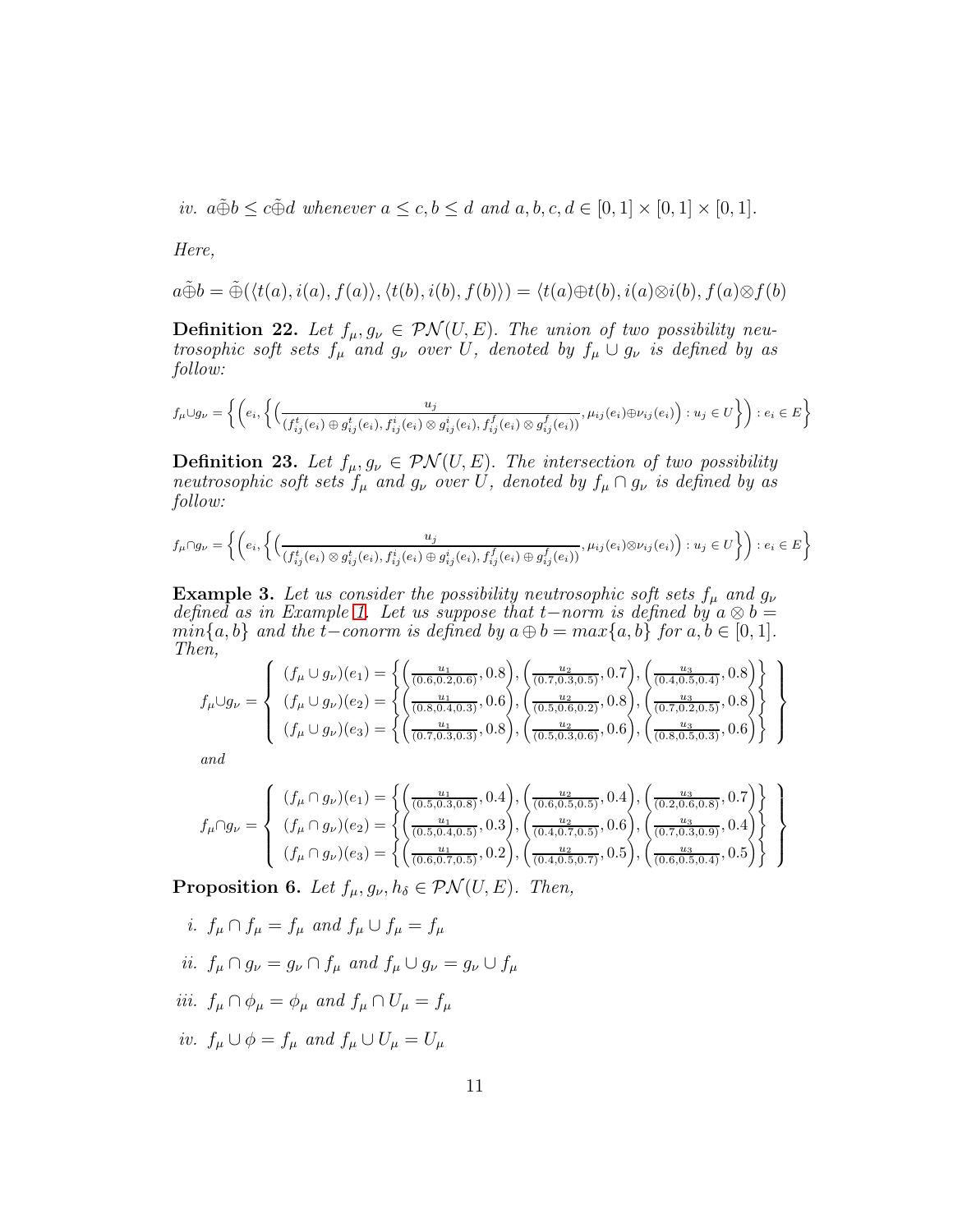$$
v. f_{\mu} \cap (g_{\nu} \cap h_{\delta}) = (f_{\mu} \cap g_{\nu}) \cap h_{\delta} \text{ and } f_{\mu} \cup (g_{\nu} \cup h_{\delta}) = (f_{\mu} \cup g_{\nu}) \cup h_{\delta}
$$

*vi.* 
$$
f_{\mu} \cap (g_{\nu} \cup h_{\delta}) = (f_{\mu} \cap g_{\nu}) \cup (f_{\mu} \cap h_{\delta})
$$
 and  $f_{\mu} \cup (g_{\nu} \cap h_{\delta}) = (f_{\mu} \cup g_{\nu}) \cap (f_{\mu} \cup h_{\delta})$ .

PROOF. The proof can be obtained from Definitions [22.](#page-10-0) and [23.](#page-10-1)

**Definition 24.** [\[17,](#page-23-11) [32](#page-24-12)] A function  $N : [0,1] \rightarrow [0,1]$  is called a negation if  $N(0) = 1$ ,  $N(1) = 0$  and N is non-increasing  $(x \leq y \Rightarrow N(x) \geq N(y))$ . A *negation is called a strict negation if it is strictly decreasing*  $(x < y \Rightarrow N(x) >$ N(y)) *and continuous. A strict negation is said to be a strong negation if it is also involutive, i.e.*  $N(N(x)) = x$ 

**Definition 25.** [\[30](#page-24-8)] A function  $n_N : [0, 1] \times [0, 1] \times [0, 1] \rightarrow [0, 1] \times [0, 1] \times [0, 1]$ *is called a negation if*  $n_N(\overline{0}) = \overline{1}$ ,  $n_N(\overline{1}) = \overline{0}$  *and*  $n_N$  *is non-increasing*  $(x \preceq y \Rightarrow n_N(x) \succeq n_N(y))$ . A negation is called a strict negation if it is *strictly decreasing*  $(x \prec y \Rightarrow N(x) \succ N(y))$  *and continuous.* 

<span id="page-11-0"></span>**Definition 26.** *Let*  $f_{\mu} \in \mathcal{PN}(U, E)$ . *Complement of possibility neutrosophic* soft set  $f_{\mu}$ , denoted by  $f_{\mu}^c$  is defined as follow:

$$
f_{\mu}^{c} = \left\{ \left( e, \left\{ \left( \frac{u_{j}}{n_{N}(f(e_{i}))}, N(\mu_{ij}(e_{i})(u_{j})) \right) : u_{j} \in U \right\} \right) : e \in E \right\}
$$

 $where (n_N(f_{ij}(e_i)) = (N(f_{ij}^t(e_i)), N(f_{ij}^i(e_i)), N(f_{ij}^f(e_i))$  *for all*  $i, j \in \Lambda$ 

**Example 4.** Let us consider the possibility neutrosophic soft set  $f_{\mu}$  define in Example [1.](#page-6-0) Suppose that the negation is defined by  $N(f_{ij}^t(e_i)) = f_{ij}^f(e_i)$ ,  $N(f_{ij}^f(e_i)) = f_{ij}^t(e_i), N(f_{ij}^i(e_i)) = 1 - f_{ij}^i(e_i)$  and  $N(\mu_{ij}(e_i)) = 1 - \mu_{ij}(e_i),$ *respectively. Then,*  $f^c_\mu$  *is defined as follow:* 

$$
f_{\mu}^{c} = \left\{\begin{array}{l} f_{\mu}^{c}(e_{1}) = \left\{ \left(\frac{u_{1}}{(0.6,0.8,0.5)}, 0.2\right), \left(\frac{u_{2}}{(0.5,0.7,0.7)}, 0.6\right), \left(\frac{u_{3}}{(0.8,0.5,0.4)}, 0.3\right) \right\} \\ f_{\mu}^{c}(e_{2}) = \left\{ \left(\frac{u_{1}}{(0.5,0.6,0.8)}, 0.4\right), \left(\frac{u_{2}}{(0.2,0.3,0.5)}, 0.2\right), \left(\frac{u_{3}}{(0.9,0.7,0.7)}, 0.6\right) \right\} \\ f_{\mu}^{c}(e_{3}) = \left\{ \left(\frac{u_{1}}{(0.5,0.3,0.6)}, 0.8\right), \left(\frac{u_{2}}{(0.7,0.7,0.5)}, 0.4\right), \left(\frac{u_{3}}{(0.4,0.5,0.6)}, 0.5\right) \right\} \end{array}\right\}
$$

**Proposition 7.** Let  $f_{\mu} \in \mathcal{PN}(U, E)$ . Then,

- *i.*  $\phi^c_\mu = U_\mu$
- *ii.*  $U^c_\mu = \phi_\mu$
- *iii.*  $(f_{\mu}^{c})^{c} = f_{\mu}$ .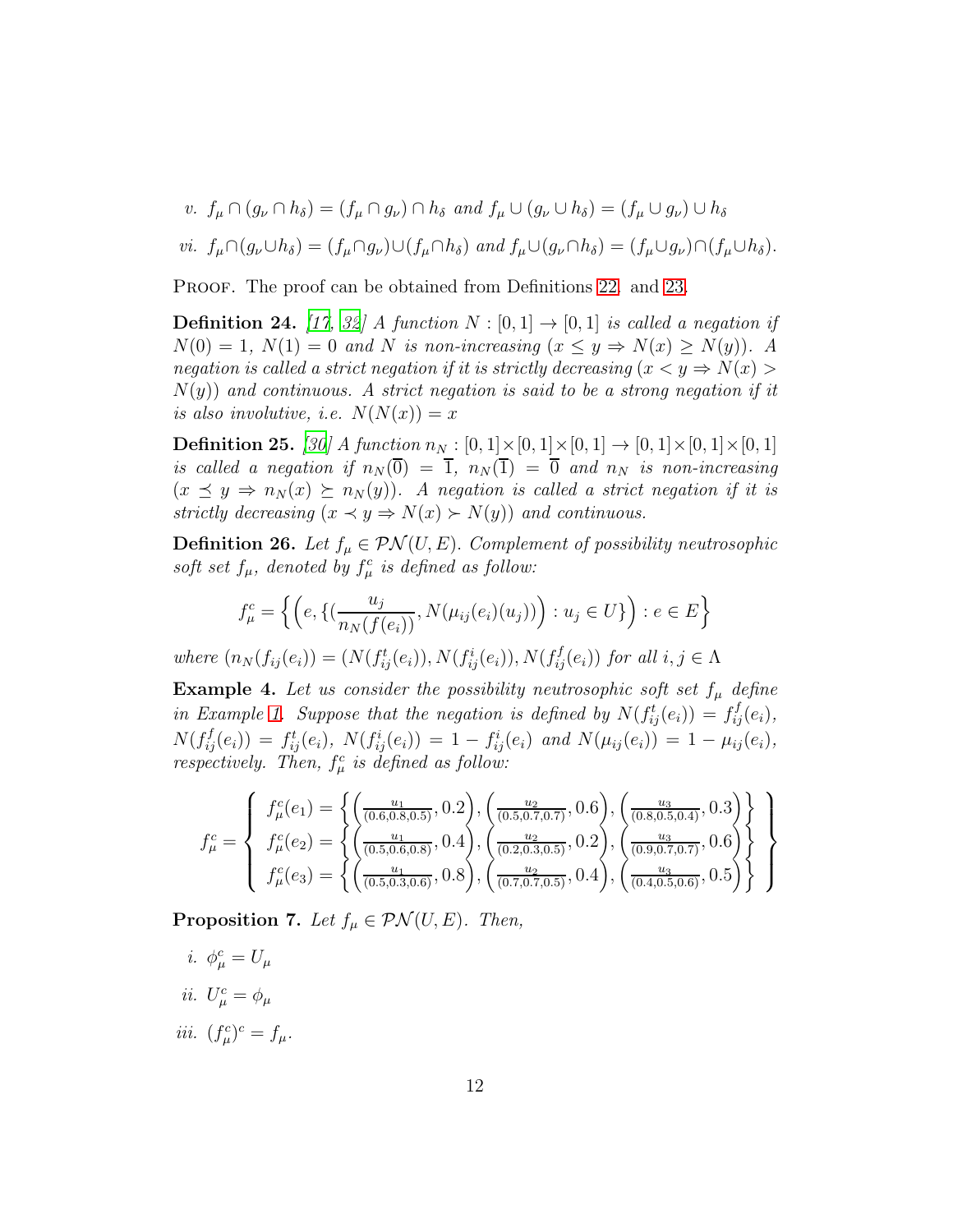Proof. *It is clear from Definition [26](#page-11-0)*

**Proposition 8.** *Let*  $f_{\mu}, g_{\nu} \in \mathcal{PN}(U, E)$ *. Then, De Morgan's law is valid.* 

*i.*  $(f_{\mu} \cup g_{\nu})^c = f_{\mu}^c \cap g_{\nu}^c$ *ii.*  $(f_{\mu} \cap g_{\nu})^c = f_{\mu}^c \cup g_{\nu}^c$ PROOF. *i.* Let  $i, j \in \Lambda$  $(f_\mu \cup g_\nu)^c$  =  $\left\{$ ₹  $\left\{e_i, \left\{\left(\frac{u_j}{(ft\ (e_i) \oplus qt\ (e_i)\ f^i\ (e_i) \otimes$  $(f_{ij}^t(e_i) \oplus g_{ij}^t(e_i), f_{ij}^i(e_i) \otimes g_{ij}^i(e_i), f_{ij}^f(e_i) \otimes g_{ij}^f(e_i))$  $\mu_{ij}(e_i) \oplus \nu_{ij}(e_i) \bigg) : u_j \in U \bigg\} \bigg) : e_i \in E \bigg\}$ J c  $=$   $\left\{$ ₹  $\left\{e_i, \left\{\left(\frac{u_j}{\left(f(e_i) \otimes g(f(e_i))\right) N(f^i(e_i))}\right)}\right\}\right\}$  $(f_{ij}^f(e_i)\otimes g_{ij}^f(e_i),N(f_{ij}^i(e_i)\otimes g_{ij}^i(e_i)),f_{ij}^t(e_i)\oplus g_{ij}^t(e_i))\overline{\otimes}$  $N(\mu_{ij}(e_i) \oplus \nu_{ij}(e_i))\bigg) : u_j \in U\bigg\}\Bigg) : e_i \in E\bigg\}$ J  $=$   $\left\{$ ₹  $\left\{e_i, \left\{\left(\frac{u_j}{(f(g_i) \otimes g^f(g_i))} \frac{u_j}{(g_i) \otimes g^f(g_i))}\right)\right\}\right\}$  $(f_{ij}^f(e_i) \otimes g_{ij}^f(e_i), N(f_{ij}^i(e_i)) \oplus N(g_{ij}^i(e_i))), f_{ij}^t(e_i) \oplus g_{ij}^t(e_i))$  $N(\mu_{ij}(e_i)) \otimes N(\nu_{ij}(e_i))\bigg) : u_j \in U\bigg\}\bigg) : e_i \in E\bigg\}$ J  $=$   $\left\{$ ₹  $\left\{e_i, \left\{\left(\frac{u_j}{\left(f\right)(\alpha)\right)}\right\}_{i \in I} \right\}$  $\frac{u_j}{(f_{ij}^f(e_i),N(f_{ij}^i(e_i)),f_{ij}^t(e_i)},N(\mu_{ij}(e_i))\bigg): u_j\in U\bigg\}\Bigg): e_i\in E\Bigg\}$ J ∩ { ₹  $\left\{e_i, \left\{\left(\frac{u_j}{e^{f_i}(e_i) - N(e^{i})}\right)\right\}\right\}$  $\left. \begin{array}{c} u_j \\ g_{ij}^f(e_i), N(g_{ij}^i(e_i)), g_{ij}^t(e_i)) \end{array} \right) \textrm{,} \ N(\nu_{ij}(e_i)) \bigg): u_j \in U \Bigg\}$ J  $\Bigg)$  :  $e_i \in E$ J  $=$   $\left\{$ ₹  $\left\{e_i, \bigg\{ \left(\frac{u_j}{\left(f^t\left(e_i\right), N\left(f^i\right)\right)}\right\}$  $\frac{u_j}{(f_{ij}^t(e_i), N(f_{ij}^i(e_i)), f_{ij}^f(e_i)}, \mu_{ij}(e_i)\bigg): u_j \in U\bigg\}\Bigg): e_i \in E\Bigg\}$ J c ∩ {  $\left\{e_i, \left\{\left(\frac{u_j}{e^{t_i}(v_j) - e^{i_i}(v_j)}\right)\right\}\right\}$  $\left. \begin{array}{c} u_j \\ g_{ij}^t(e_i),g_{ij}^i(e_i),g_{ij}^f(e_i)) \end{array} \right) : u_j \in U \bigg\} \right) : e_i \in E \Bigg\}$ c

*ii.* The proof can be made with similar way.

₹

 $=$  f c  $\frac{c}{\mu}\cap g$ c ν

**Definition 27.** Let  $f_{\mu}$  and  $g_{\nu} \in \mathcal{PN}(U, E)$ . Then 'AND' product of PNS-set  $f_{\mu}$  *and*  $g_{\nu}$  *denoted by*  $f_{\mu} \wedge g_{\nu}$ *, is defined as follow:* 

J

$$
f_{\mu} \wedge g_{\nu} = \left\{ \left( (e_k, e_l), (f_{kj}^t(e_k) \wedge g_{lj}^t(e_l), f_{kj}^i(e_k) \vee g_{lj}^i(e_l), f_{kj}^f(e_k) \vee g_{lj}^f(e_l)), \right.\right.\\ \left. \mu_{kj}(e_k) \wedge \nu_{lj}(e_l) \right\} : (e_k, e_l) \in E \times E, j, k, l \in \Lambda \right\}
$$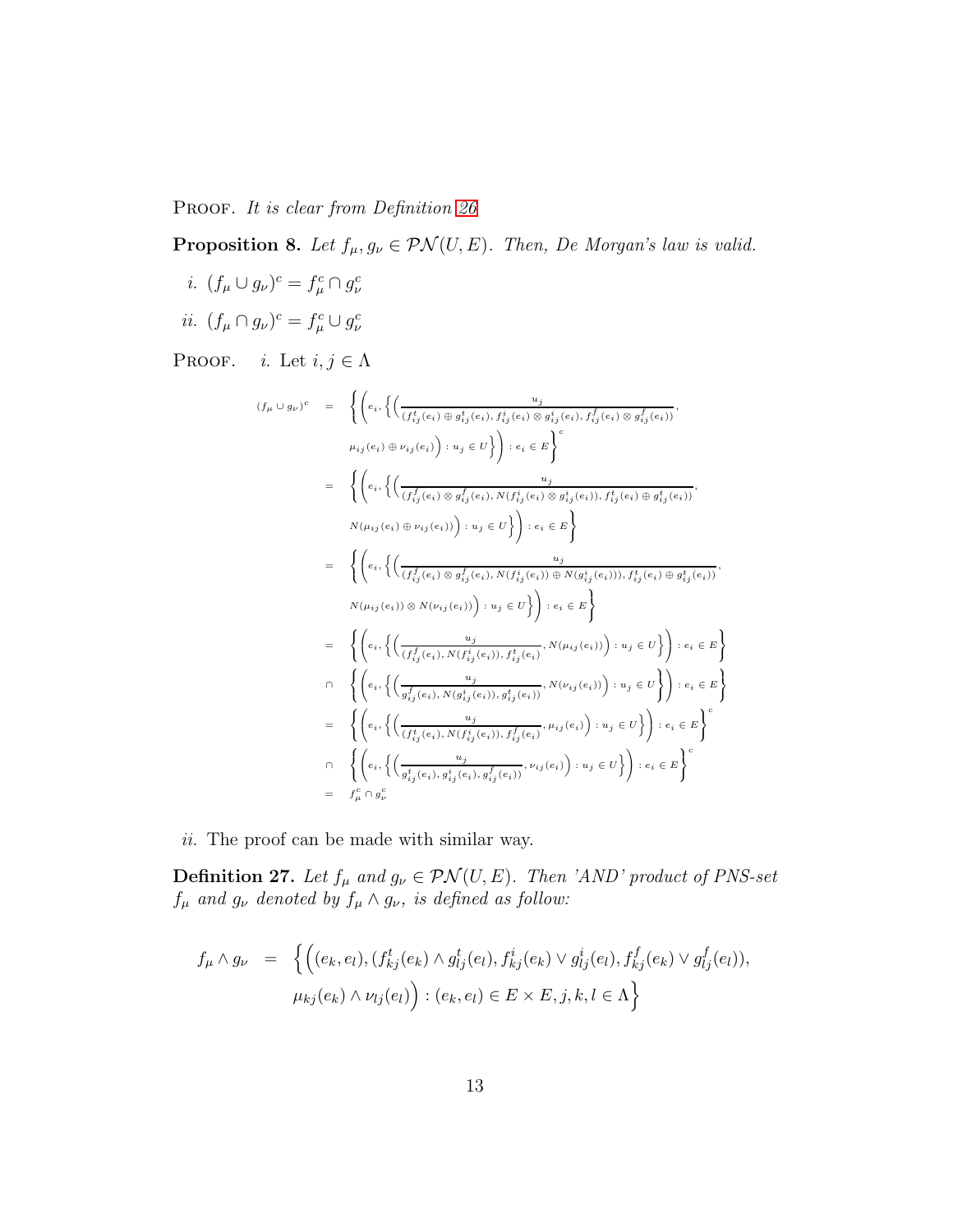**Definition 28.** Let  $f_{\mu}$  and  $g_{\nu} \in \mathcal{PN}(U, E)$ . Then 'OR' product of PNS-set  $f_{\mu}$  *and*  $g_{\nu}$  *denoted by*  $f_{\mu} \vee g_{\nu}$ *, is defined as follow:* 

$$
f_{\mu} \vee g_{\nu} = \left\{ \left( (e_k, e_l), (f_{kj}^t(e_k) \vee g_{lj}^t(e_l), f_{kj}^i(e_k) \wedge g_{lj}^i(e_l), f_{kj}^f(e_k) \wedge g_{lj}^f(e_l)), \right. \\ \left. \mu_{kj}(e_k) \vee \nu_{lj}(e_l) \right) : (e_k, e_l) \in E \times E, j, k, l \in \Lambda \right\}
$$

#### 4. Decision making method

In this section we will construct a decision making method over the possibility neutrosophic soft set. Firstly, we will define some notions that necessary to construct algorithm of decision making method. And then we will present an application of possibility neutrosophic soft set theory in a decision making problem.

<span id="page-13-0"></span>**Definition 29.** Let  $f_{\mu} \in \mathcal{PN}(U, E)$ ,  $f_{\mu}^t$ ,  $f_{\mu}^i$  and  $f_{\mu}^f$  be the truth, indetermi*nacy and falsity matrices of* ∧*-product matrix, respectively. Then, weighted matrices of*  $f^t_\mu$ ,  $f^i_\mu$  *and*  $f^f_\mu$  *are denoted by*  $\wedge^t$ ,  $\wedge^i$  *and*  $\wedge^f$ *, respectively and computed by as follows:*

$$
\Lambda^t(e_{ij}, u_k) = t_{(f_\mu \wedge g_\nu)(e_{ij})}(u_k) + (\mu_{ik}(e_i) \wedge \nu_{jk}(e_j)) - t_{(f_\mu \wedge g_\nu)(e_{ij})}(u_k) \times (\mu_{ik}(e_i) \wedge \nu_{jk}(e_j))
$$
  

$$
\Lambda^i(e_{ij}, u_k) = i_{(f_\mu \wedge g_\nu)(e_{ij})}(u_k) \times (\mu_{ik}(e_i) \wedge \nu_{jk}(e_j))
$$
  

$$
\Lambda^f(e_{ij}, u_k) = f_{(f_\mu \wedge g_\nu)(e_{ij})}(u_k) \times (\mu_{ik}(e_i) \wedge \nu_{jk}(e_j))
$$
  
for  $i, j, k \in \Lambda$ 

<span id="page-13-1"></span>**Definition 30.** Let  $f_{\mu} \in \mathcal{PN}(U, E)$ ,  $\wedge^t$ ,  $\wedge^i$  and  $\wedge^f$  be the weighed matrices *of*  $f^t_\mu$ ,  $f^i_\mu$  and  $f^f_\mu$ , respectively. Then, for all  $u_t \in U$  such that  $t \in \Lambda$ , scores *of*  $u_t$  *is in the weighted matrices*  $\wedge^t$ ,  $\wedge^i$  *and*  $\wedge^f$  *are denoted by*  $s^t(u_k)$ *,*  $s^i(u_k)$ and  $s^f(u_k)$ , and computed by as follow, respectively

$$
s^{t}(u_{t}) = \sum_{i,j \in \Lambda} \delta_{ij}^{t}(u_{t})
$$

$$
s^{i}(u_{t}) = \sum_{i,j \in \Lambda} \delta_{ij}^{i}(u_{t})
$$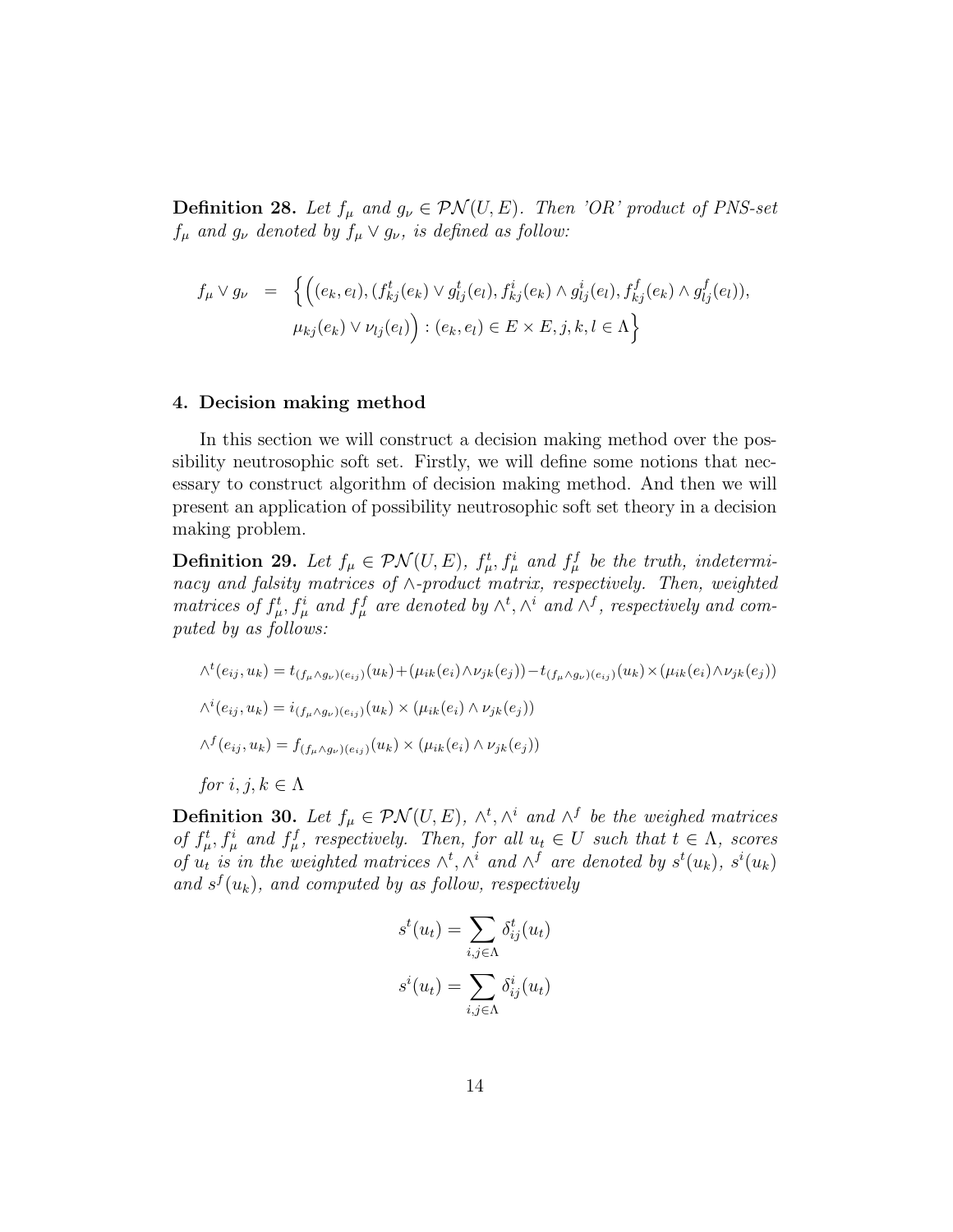$$
s^f(u_t) = \sum_{i,j \in \Lambda} \delta_{ij}^f(u_t)
$$

*here*

$$
\delta_{ij}^{t}(u_{t}) = \begin{cases}\n\bigwedge^{t}(e_{ij}, u_{t}), & \bigwedge^{t}(e_{ij}, u_{t}) = max\{\bigwedge^{t}(e_{ij}, u_{k}) : u_{k} \in U\} \\
0, & otherwise\n\end{cases}
$$
\n
$$
\delta_{ij}^{i}(u_{t}) = \begin{cases}\n\bigwedge^{i}(e_{ij}, u_{t}), & \bigwedge^{i}(e_{ij}, u_{t}) = max\{\bigwedge^{i}(e_{ij}, u_{k}) : u_{k} \in U\} \\
0, & otherwise\n\end{cases}
$$
\n
$$
\delta_{ij}^{f}(u_{t}) = \begin{cases}\n\bigwedge^{f}(e_{ij}, u_{t}), & \bigwedge^{f}(e_{ij}, u_{t}) = max\{\bigwedge^{f}(e_{ij}, u_{k}) : u_{k} \in U\} \\
0, & otherwise\n\end{cases}
$$

**Definition 31.** Let  $s^t(u_t), s^i(u_t)$  and  $s^f(u_t)$  be scores of  $u_t \in U$  in the *weighted matrices*  $\wedge^t$ ,  $\wedge^i$  *and*  $\wedge^f$ *. Then, decision score of*  $u_t \in U$ *, denoted by*  $ds(u_t)$ *, is computed as follow:* 

$$
ds(u_t) = st(u_t) - si(u_t) - sf(u_t)
$$

Now, we construct a possibility neutrosophic soft set decision making method by the following algorithm;

#### Algorithm

**Step 1:** Input the possibility neutrosophic soft set  $f_{\mu}$ ,

Step 2: Construct the matrix ∧-product

**Step 3:** Construct the matrices  $f^t_\mu$ ,  $f^i_\mu$  and  $f^t_\mu$ 

**Step 4:** Construct the weighted matrices  $\wedge^t, \wedge^i$  and  $\wedge^f$ ,

**Step 5:** Compute score of  $u_t \in U$ , for each of the weighted matrices,

**Step 6:** Compute decision score, for all  $u_t \in U$ ,

**Step 7:** The optimal decision is to select  $u_t = max ds(u_i)$ .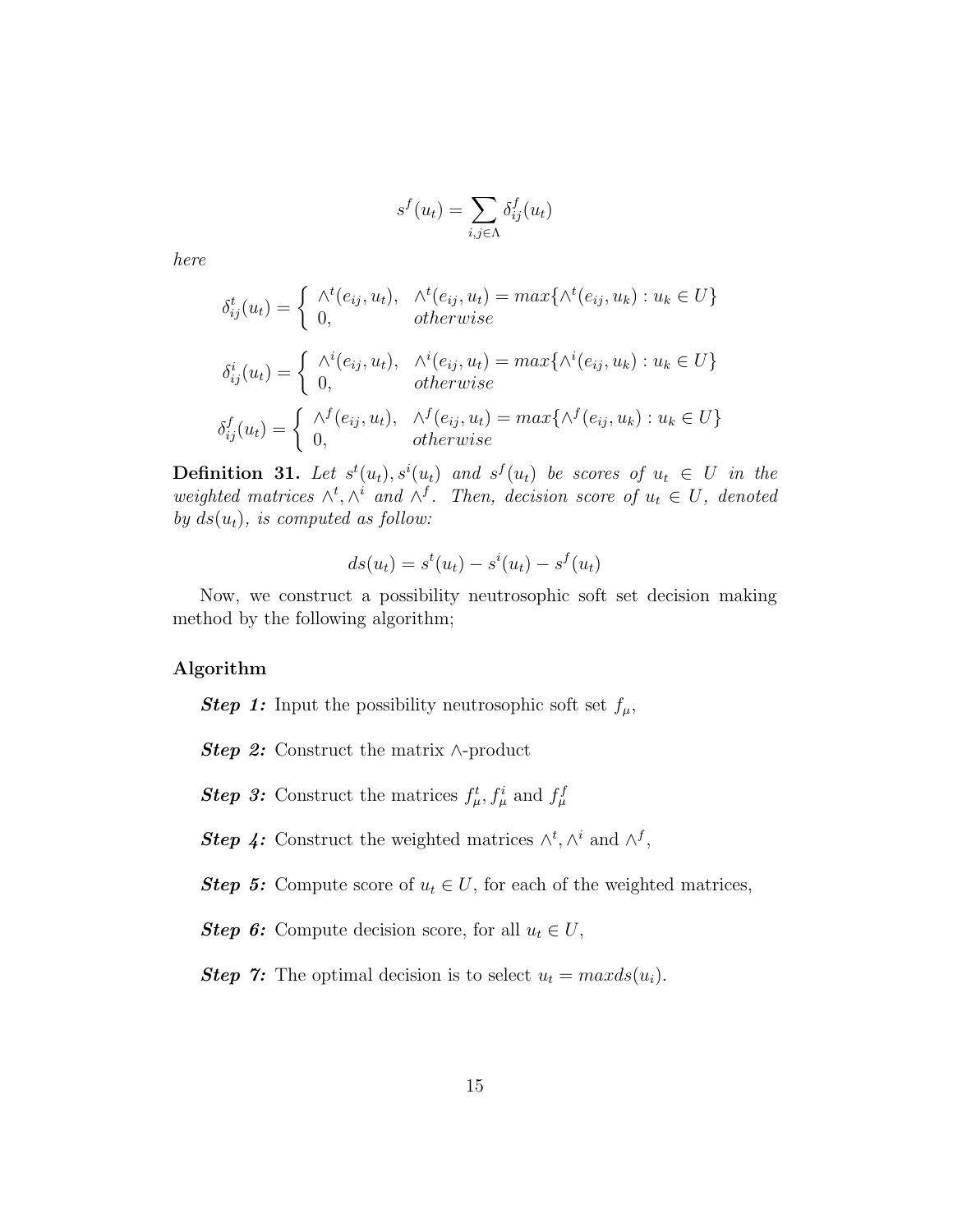**Example 5.** Assume that  $U = \{u_1, u_2, u_3\}$  is a set of houses and  $E =$  ${e_1, e_2, e_3} = {cheap, large, moderate}$  *is a set of parameters which is attractiveness of houses. Suppose that Mr.X want to buy one the most suitable house according to to himself depending on three of the parameters only.*

Step 1:*Based on the choice parameters of* Mr.X*, let there be two observations*  $f_{\mu}$  *and*  $g_{\nu}$  *by two experts defined as follows:* 

$$
f_{\mu} = \begin{cases} f_{\mu}(e_1) = \left\{ \left( \frac{u_1}{(0.5, 0.3, 0.7)}, 0.6 \right), \left( \frac{u_2}{(0.6, 0.2, 0.5)}, 0.2 \right), \left( \frac{u_3}{(0.7, 0.6, 0.5)}, 0.4 \right) \right\} \\ f_{\mu}(e_2) = \left\{ \left( \frac{u_1}{(0.35, 0.2, 0.6)}, 0.4 \right), \left( \frac{u_2}{(0.7, 0.8, 0.3)}, 0.5 \right), \left( \frac{u_3}{(0.2, 0.4, 0.4)}, 0.6 \right) \right\} \\ f_{\mu}(e_3) = \left\{ \left( \frac{u_1}{(0.7, 0.2, 0.5)}, 0.5 \right), \left( \frac{u_2}{(0.4, 0.5, 0.2)}, 0.3 \right), \left( \frac{u_3}{(0.5, 0.3, 0.6)}, 0.2 \right) \right\} \end{cases}
$$

$$
g_{\nu} = \begin{cases} g_{\nu}(e_1) = \left\{ \left( \frac{u_1}{(0.3, 0.4, 0.5)}, 0.2 \right), \left( \frac{u_2}{(0.7, 0.3, 0.4)}, 0.5 \right), \left( \frac{u_3}{(0.4, 0.5, 0.2)}, 0.3 \right) \right\} \\ g_{\nu}(e_2) = \left\{ \left( \frac{u_1}{(0.4, 0.6, 0.2)}, 0.3 \right), \left( \frac{u_2}{(0.2, 0.5, 0.3)}, 0.7 \right), \left( \frac{u_3}{(0.4, 0.6, 0.2)}, 0.8 \right) \right\} \\ g_{\nu}(e_3) = \left\{ \left( \frac{u_1}{(0.2, 0.1, 0.6)}, 0.7 \right), \left( \frac{u_2}{(0.8, 0.4, 0.5)}, 0.4 \right), \left( \frac{u_3}{(0.6, 0.4, 0.3)}, 0.4 \right) \right\} \end{cases}
$$

Step 2: *Let us consider possibility neutrosophic soft set* ∧*-product which is the mapping*  $\wedge : E \times E \to \mathcal{N}(\mathcal{U}) \times I^U$  given as follows:

|          | $\wedge$   $u_1, \mu$                   |                                                                               | $u_2, \mu$ $u_3, \mu$                                                         |
|----------|-----------------------------------------|-------------------------------------------------------------------------------|-------------------------------------------------------------------------------|
| $e_{11}$ | $(\langle 0.3, 0.4, 0.7 \rangle, 0.2)$  |                                                                               | $(\langle 0.6, 0.3, 0.5 \rangle, 0.2)$ $(\langle 0.4, 0.6, 0.5 \rangle, 0.3)$ |
| $e_{12}$ | $(\langle 0.4, 0.6, 0.7 \rangle, 0.3)$  | $(\langle 0.2, 0.5, 0.5 \rangle, 0.2)$ $(\langle 0.4, 0.6, 0.5 \rangle, 0.4)$ |                                                                               |
| $e_{13}$ | $(\langle 0.2, 0.3, 0.7 \rangle, 0.6)$  |                                                                               | $(\langle 0.6, 0.4, 0.5 \rangle, 0.2)$ $(\langle 0.6, 0.6, 0.5 \rangle, 0.4)$ |
| $e_{21}$ | $(\langle 0.3, 0.4, 0.6 \rangle, 0.2)$  | $(\langle 0.7, 0.8, 0.4 \rangle, 0.5)$                                        | $(\langle 0.2, 0.5, 0.5 \rangle, 0.3)$                                        |
| $e_{22}$ | $(\langle 0.35, 0.6, 0.6 \rangle, 0.3)$ | $(\langle 0.2, 0.8, 0.3 \rangle, 0.5)$                                        | $(\langle 0.2, 0.6, 0.5 \rangle, 0.6)$                                        |
| $e_{23}$ | $(\langle 0.2, 0.2, 0.6 \rangle, 0.4)$  | $(\langle 0.7, 0.8, 0.5 \rangle, 0.4)$                                        | $(\langle 0.2, 0.4, 0.5 \rangle, 0.4)$                                        |
| $e_{31}$ | $(\langle 0.3, 0.4, 0.5 \rangle, 0.2)$  | $(\langle 0.4, 0.5, 0.4 \rangle, 0.3)$                                        | $(\langle 0.4, 0.5, 0.6 \rangle, 0.2)$                                        |
| $e_{32}$ | $(\langle 0.4, 0.6, 0.5 \rangle, 0.3)$  |                                                                               | $(\langle 0.2, 0.5, 0.3 \rangle, 0.3)$ $(\langle 0.4, 0.6, 0.6 \rangle, 0.2)$ |
| $e_{33}$ | $(\langle 0.2, 0.2, 0.6 \rangle, 0.5)$  |                                                                               | $(\langle 0.4, 0.5, 0.5 \rangle, 0.3)$ $(\langle 0.5, 0.4, 0.6 \rangle, 0.2)$ |

Matrix representation of ∧-product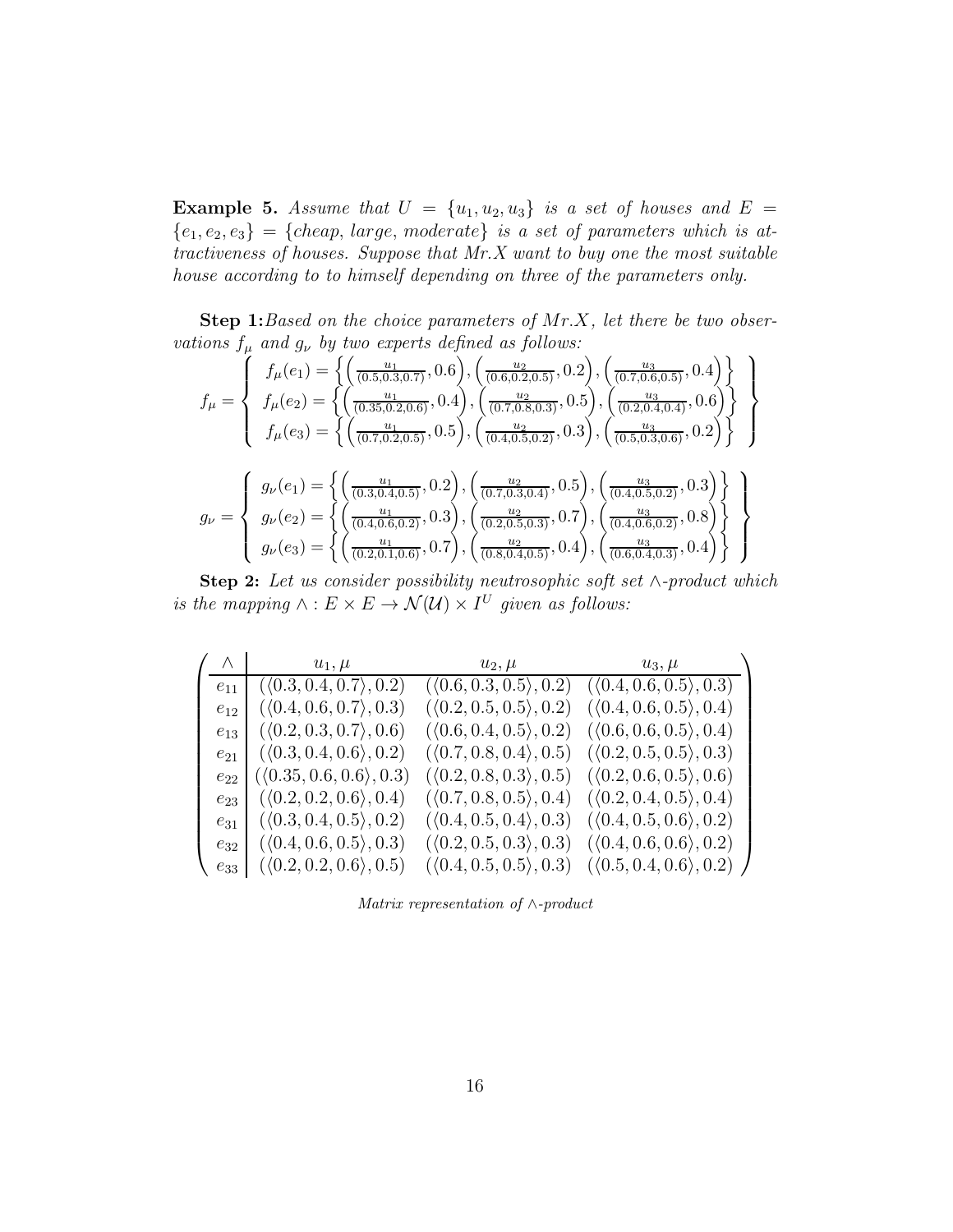**Step 3:** We construct matrices  $f^t_\mu$ ,  $f^i_\mu$  and  $f^f_\mu$  as follows:

| $\wedge$ | $u_1, \mu$  | $u_2, \mu$ | $u_3, \mu$ |
|----------|-------------|------------|------------|
| $e_{11}$ | (0.3, 0.2)  | (0.6, 0.2) | (0.4, 0.3) |
| $e_{12}$ | (0.4, 0.3)  | (0.2, 0.2) | (0.4, 0.4) |
| $e_{13}$ | (0.2, 0.6)  | (0.6, 0.2) | (0.6, 0.4) |
| $e_{21}$ | (0.3, 0.2)  | (0.7, 0.5) | (0.2, 0.3) |
| $e_{22}$ | (0.35, 0.3) | (0.2, 0.5) | (0.2, 0.6) |
| $e_{23}$ | (0.2, 0.4)  | (0.7, 0.4) | (0.2, 0.4) |
| $e_{31}$ | (0.3, 0.2)  | (0.4, 0.3) | (0.4, 0.2) |
| $e_{32}$ | (0.4, 0.3)  | (0.2, 0.3) | (0.4, 0.2) |
| $e_{33}$ | (0.2, 0.5)  | (0.4, 0.3) | (0.5, 0.2) |

|  |  |  | Matrix $f^t_\mu$ of $\wedge$ -product |
|--|--|--|---------------------------------------|
|--|--|--|---------------------------------------|

| Λ        | $u_1,\mu$  | $u_2,\mu$  | $u_3,\mu$  |
|----------|------------|------------|------------|
| $e_{11}$ | (0.4, 0.2) | (0.3, 0.2) | (0.6, 0.3) |
| $e_{12}$ | (0.6, 0.3) | (0.5, 0.2) | (0.6, 0.4) |
| $e_{13}$ | (0.3, 0.6) | (0.4, 0.2) | (0.6, 0.4) |
| $e_{21}$ | (0.4, 0.2) | (0.8, 0.5) | (0.5, 0.3) |
| $e_{22}$ | (0.6, 0.3) | (0.8, 0.5) | (0.6, 0.6) |
| $e_{23}$ | (0.2, 0.4) | (0.8, 0.4) | (0.4, 0.4) |
| $e_{31}$ | (0.4, 0.2) | (0.5, 0.3) | (0.5, 0.2) |
| $e_{32}$ | (0.6, 0.3) | (0.5, 0.3) | (0.6, 0.2) |
| $e_{33}$ | (0.2, 0.5) | (0.5, 0.3) | (0.4, 0.2) |

|  |  |  | Matrix $f^i_\mu$ of $\wedge$ -product |
|--|--|--|---------------------------------------|
|--|--|--|---------------------------------------|

| Λ        | $u_1,\mu$  | $u_2, \mu$ | $u_3, \mu$ |
|----------|------------|------------|------------|
| $e_{11}$ | (0.7, 0.2) | (0.5, 0.2) | (0.5, 0.3) |
| $e_{12}$ | (0.7, 0.3) | (0.5, 0.2) | (0.5, 0.4) |
| $e_{13}$ | (0.7, 0.6) | (0.5, 0.2) | (0.5, 0.4) |
| $e_{21}$ | (0.6, 0.2) | (0.4, 0.5) | (0.5, 0.3) |
| $e_{22}$ | (0.6, 0.3) | (0.3, 0.5) | (0.5, 0.6) |
| $e_{23}$ | (0.6, 0.4) | (0.5, 0.4) | (0.5, 0.4) |
| $e_{31}$ | (0.5, 0.2) | (0.4, 0.3) | (0.6, 0.2) |
| $e_{32}$ | (0.5, 0.3) | (0.3, 0.3) | (0.6, 0.2) |
| $e_{33}$ | (0.6, 0.5) | (0.5, 0.3) | (0.6, 0.2) |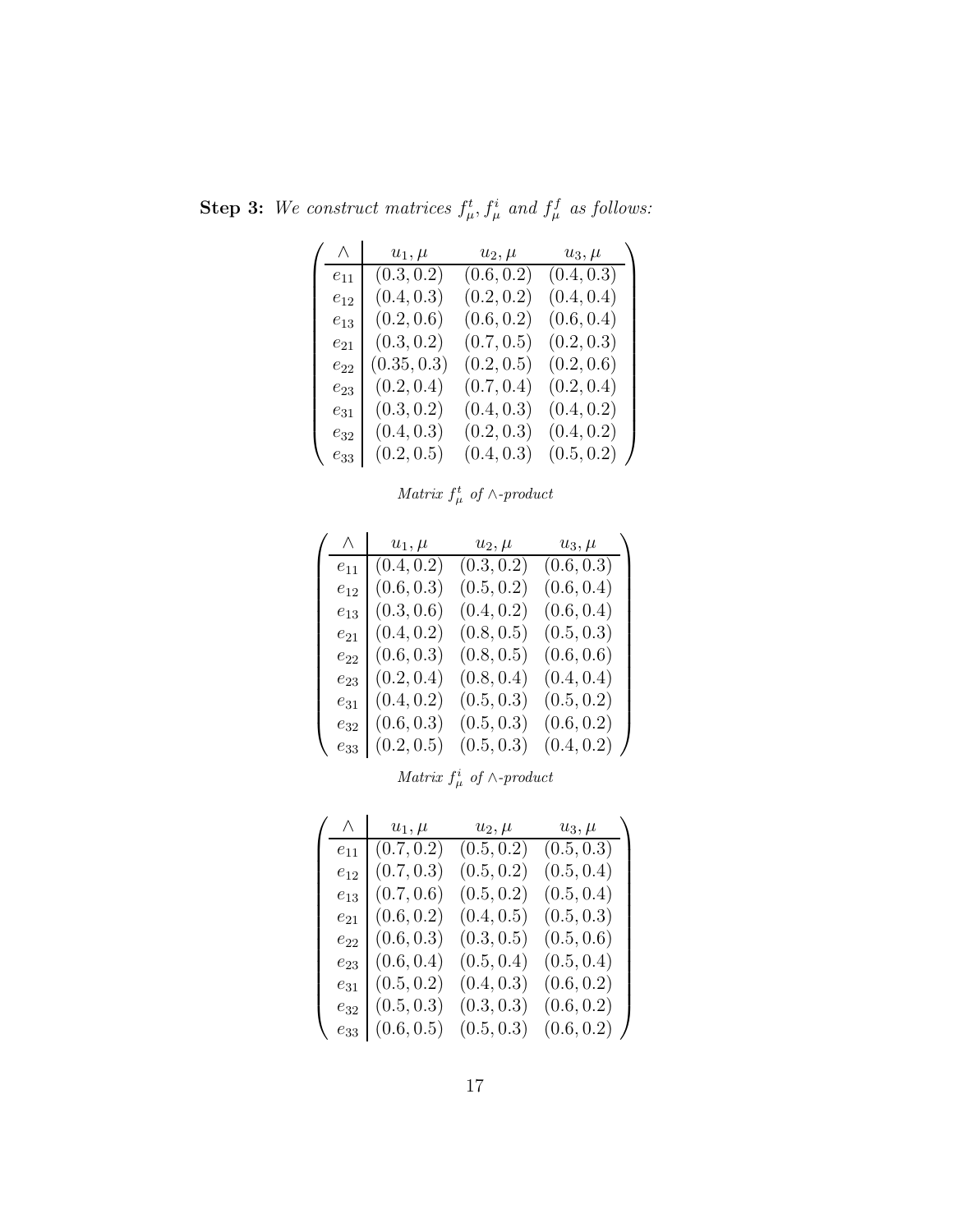## Matrix  $f^f_\mu$  of ∧-product

Step 4: We obtain weighted matrices  $\wedge^t$ ,  $\wedge^i$  and  $\wedge^f$  using Definition [29](#page-13-0) *as follows:*

|          | $u_1$ | $u_2$ | $u_3$ |          | $u_1$ | $u_2$ | $u_3$ | $\wedge^{\jmath}$ | $u_1$ | $u_2$ | $u_3$ |
|----------|-------|-------|-------|----------|-------|-------|-------|-------------------|-------|-------|-------|
| $e_{11}$ | 0.44  | 0.64  | 0.58  | $e_{11}$ | 0.08  | 0.16  | 0.18  | $e_{11}$          | 0.14  | 0.10  | 0.15  |
| $e_{12}$ | 0.58  | 0.36  | 0.64  | $e_{12}$ | 0.18  | 0.10  | 0.24  | $e_{12}$          | 0.21  | 0.10  | 0.20  |
| $e_{13}$ | 0.68  | 0.68  | 0.76  | $e_{13}$ | 0.18  | 0.08  | 0.24  | $e_{13}$          | 0.42  | 0.10  | 0.20  |
| $e_{21}$ | 0.44  | 0.85  | 0.44  | $e_{21}$ | 0.08  | 0.40  | 0.15  | $e_{21}$          | 0.12  | 0.20  | 0.15  |
| $e_{22}$ | 0.55  | 0.60  | 0.68  | $e_{22}$ | 0.18  | 0.40  | 0.36  | $e_{22}$          | 0.18  | 0.15  | 0.30  |
| $e_{23}$ | 0.52  | 0.82  | 0.48  | $e_{23}$ | 0.08  | 0.32  | 0.16  | $e_{23}$          | 0.24  | 0.20  | 0.20  |
| $e_{31}$ | 0.44  | 0.58  | 0.52  | $e_{31}$ | 0.08  | 0.15  | 0.10  | $e_{31}$          | 0.10  | 0.12  | 0.12  |
| $e_{32}$ | 0.58  | 0.44  | 0.52  | $e_{32}$ | 0.18  | 0.15  | 0.12  | $e_{32}$          | 0.15  | 0.09  | 0.12  |
| $e_{33}$ | 0.60  | 0.58  | 0.60  | $e_{33}$ | 0.10  | 0.15  | 0.08  | $e_{33}$          | 0.30  | 0.15  | 0.12  |

Weighed matrices of  $f^t_\mu$ ,  $f^i_\mu$  and  $f^f_\mu$  from left to right, respectively. **Step 5:** For all  $u \in U$ , we find scores using Definition [30](#page-13-1) as follow:

$$
st(u1) = 1, 18, \t st(u2) = 2, 89, \t st(u3) = 2, 68si(u1) = 0, 18 \t si(u2) = 1, 42 \t si(u3) = 0, 66sf(u1) = 1, 32 \t sf(u2) = 0, 32 \t sf(u3) = 0, 57
$$

**Step 5:** *For all*  $u \in U$ *, we find scores using Definition [30](#page-13-1) as follows:* 

$$
ds(u_1) = 1, 18 - 0, 18 - 1, 32 = -0, 32
$$
  
\n
$$
ds(u_2) = 2, 89 - 1, 42 - 0, 32 = 0, 90
$$
  
\n
$$
ds(u_3) = 2, 68 - 0, 66 - 0, 57 = 1, 45
$$

Step 5: *Then the optimal selection for* Mr.X *is* u3.

### 5. Similarity measure of possibility neutrosophic soft sets

In this section, we introduce a measure of similarity between two  $PNS$ sets.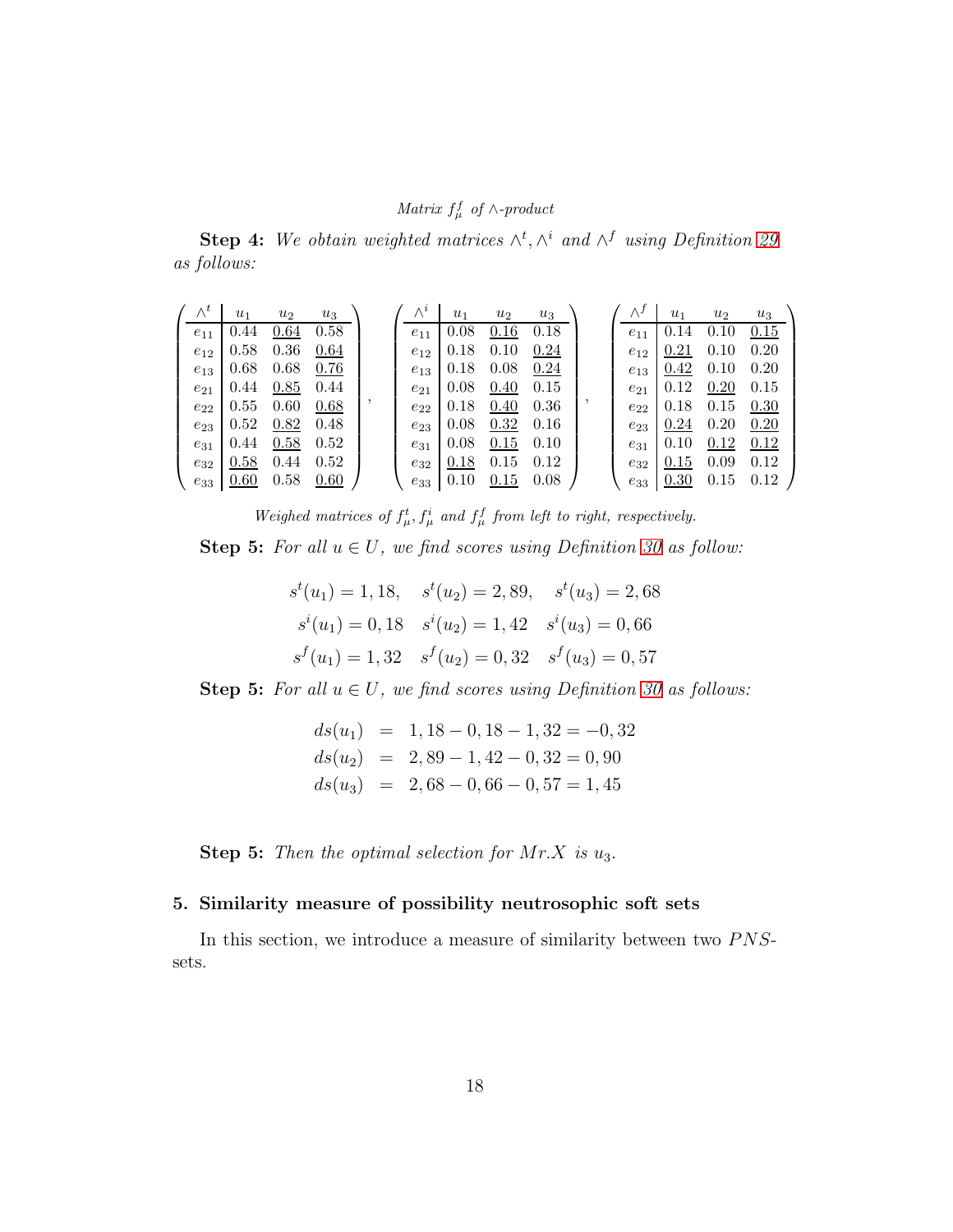<span id="page-18-0"></span>**Definition 32.** *Similarity between two PNS-sets*  $f_{\mu}$  *and*  $g_{\nu}$ *, denoted by*  $S(f_\mu, g_\nu)$ *, is defined as follows:* 

$$
S(f_{\mu}, g_{\nu}) = M(f(e), g(e)).M(\mu(e), \nu(e))
$$

*such that*

$$
M(f(e), g(e)) = \frac{1}{n} M_i(f(e), g(e)), M(\mu, \nu) = \frac{1}{n} \sum_{i=1}^n M(\mu(e_i), \nu(e_i)),
$$

*where*

$$
M_i(f(e), g(e)) = 1 - \frac{1}{\sqrt[p]{n}} \sqrt[p]{\sum_{i=1}^n (\phi_{f_\mu(e_i)}(u_j) - \phi_{g_\nu(e_i)}(u_j))^p}, 1 \le p \le \infty
$$

such that and

$$
\phi_{f_{\mu}(e_i)}(u_j) = \frac{f_{ij}^t(e_i) + f_{ij}^i(e_i) + f_{ij}^f(e_i)}{3}, \ \phi_{g_{\mu}(e_i)}(u_j) = \frac{g_{ij}^t(e_i) + g_{ij}^i(e_i) + g_{ij}^f(e_i)}{3},
$$

$$
M(\mu(e_i), \nu(e_i)) = 1 - \frac{\sum_{j=1}^n |\mu_{ij}(e_i) - \nu_{ij}(e_i)|}{\sum_{j=1}^n |\mu_{ij}(e_i) + \nu_{ij}(e_i)|}
$$

**Definition 33.** Let  $f_{\mu}$  and  $g_{\nu}$  be two PNS-sets over U. We say that  $f_{\mu}$  and  $g_{\nu}$  are significantly similar if  $S(f_{\mu}, g_{\nu}) \geq \frac{1}{2}$ 2

**Proposition 9.** *Let*  $f_{\mu}, g_{\nu} \in \mathcal{PN}(U, E)$ *. Then,* 

*i.*  $S(f_{\mu}, g_{\nu}) = S(g_{\mu}, f_{\nu})$ *ii.*  $0 \le S(f_{\mu}, g_{\nu}) \le 1$ *iii.*  $f_{\mu} = g_{\nu} \Rightarrow S(f_{\mu}, g_{\nu}) = 1$ 

PROOF. The proof is straightforward and follows from Definition [32.](#page-18-0)

Example 6. Let us consider PNS-sets  $f_{\mu}$  and  $g_{\nu}$  in Example [1](#page-6-0) given as fol*lows:*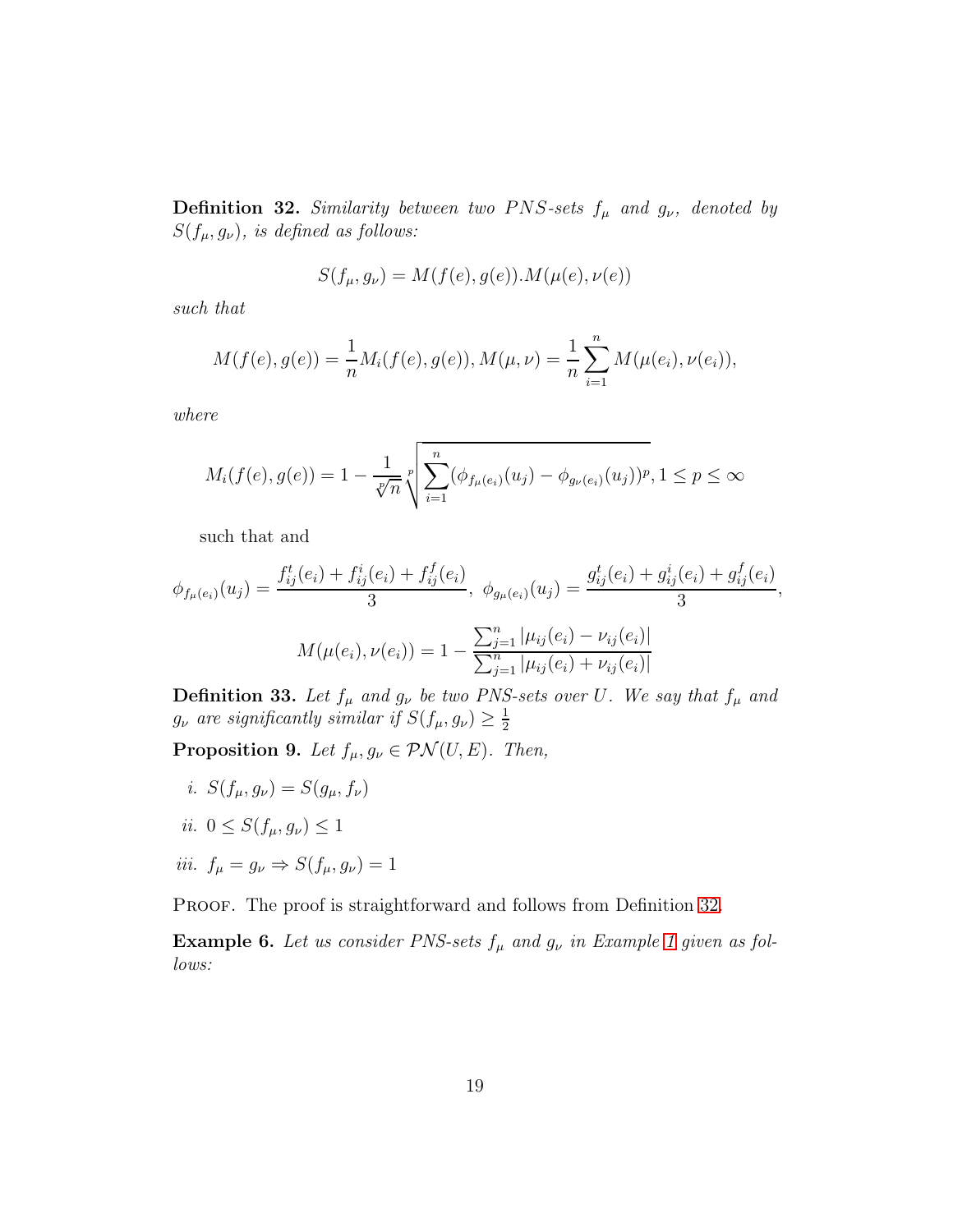$$
\begin{Bmatrix}\nf_{\mu}(e_1) = \left\{ \left( \frac{u_1}{(0.5, 0.2, 0.6)}, 0.8 \right), \left( \frac{u_2}{(0.7, 0.3, 0.5)}, 0.4 \right), \left( \frac{u_3}{(0.4, 0.5, 0.8)}, 0.7 \right) \right\} \\
f_{\mu}(e_2) = \left\{ \left( \frac{u_1}{(0.8, 0.4, 0.5)}, 0.6 \right), \left( \frac{u_2}{(0.5, 0.7, 0.2)}, 0.8 \right), \left( \frac{u_3}{(0.7, 0.3, 0.9)}, 0.4 \right) \right\} \\
f_{\mu}(e_3) = \left\{ \left( \frac{u_1}{(0.6, 0.7, 0.5)}, 0.2 \right), \left( \frac{u_2}{(0.5, 0.3, 0.7)}, 0.6 \right), \left( \frac{u_3}{(0.6, 0.5, 0.4)}, 0.5 \right) \right\}\n\end{Bmatrix}
$$

*and*

$$
\begin{Bmatrix}\ng_{\nu}(e_1) = \left\{ \left( \frac{u_1}{(0.6, 0.3, 0.8)}, 0.4 \right), \left( \frac{u_2}{(0.6, 0.5, 0.5)}, 0.7 \right), \left( \frac{u_3}{(0.2, 0.6, 0.4)}, 0.8 \right) \right\} \\
g_{\nu}(e_2) = \left\{ \left( \frac{u_1}{(0.5, 0.4, 0.3)}, 0.3 \right), \left( \frac{u_2}{(0.4, 0.6, 0.5)}, 0.6 \right), \left( \frac{u_3}{(0.7, 0.2, 0.5)}, 0.8 \right) \right\} \\
g_{\nu}(e_3) = \left\{ \left( \frac{u_1}{(0.7, 0.5, 0.3)}, 0.8 \right), \left( \frac{u_2}{(0.4, 0.4, 0.6)}, 0.5 \right), \left( \frac{u_3}{(0.8, 0.5, 0.3)}, 0.6 \right) \right\}\n\end{Bmatrix}
$$

then,

$$
M(\mu(e_1), \nu(e_1)) = 1 - \frac{\sum_{j=1}^{3} |\mu_{1j}(e_1) - \nu_{1j}(e_1)|}{\sum_{j=1}^{3} |\mu_{1j}(e_1) + \nu_{1j}(e_1)|}
$$
  
= 
$$
1 - \frac{|0.8 - 0.4| + |0.4 - 0.7| + |0.7 - 0.8|}{|0.8 + 0.4| + |0.4 + 0.7| + |0.7 + 0.8|} = 0.79
$$

Similarly we get  $M(\mu(e_2), \nu(e_2)) = 0.74$  and  $M(\mu(e_3), \nu(e_3)) = 0.75$ , then

$$
M(\mu, \nu) = \frac{1}{3}(0.79 + 0.75 + 0.74) = 0.76
$$

$$
M_1(f(e), g(e)) = 1 - \frac{1}{\sqrt[n]{n}} \sqrt[n]{\sum_{i=1}^n (\phi_{f_\mu(e_i)}(u_j) - \phi_{g_\nu(e_i)}(u_j))^p}
$$
  
=  $1 - \frac{1}{\sqrt{3}} \sqrt{(0.43 - 0.57)^2 + (0.50 - 0.53)^2 + (0.57 - 0, 40)^2} = 0.73$   

$$
M_2(f(e), g(e)) = 0.86
$$
  

$$
M_3(f(e), g(e)) = 0.94
$$

$$
M(f(e), g(e)) = \frac{1}{3}(0.73 + 0.86 + 0.94) = 0.84
$$

and

$$
S(f_{\mu}, g_{\nu}) = 0.84 \times 0.76 = 0.64
$$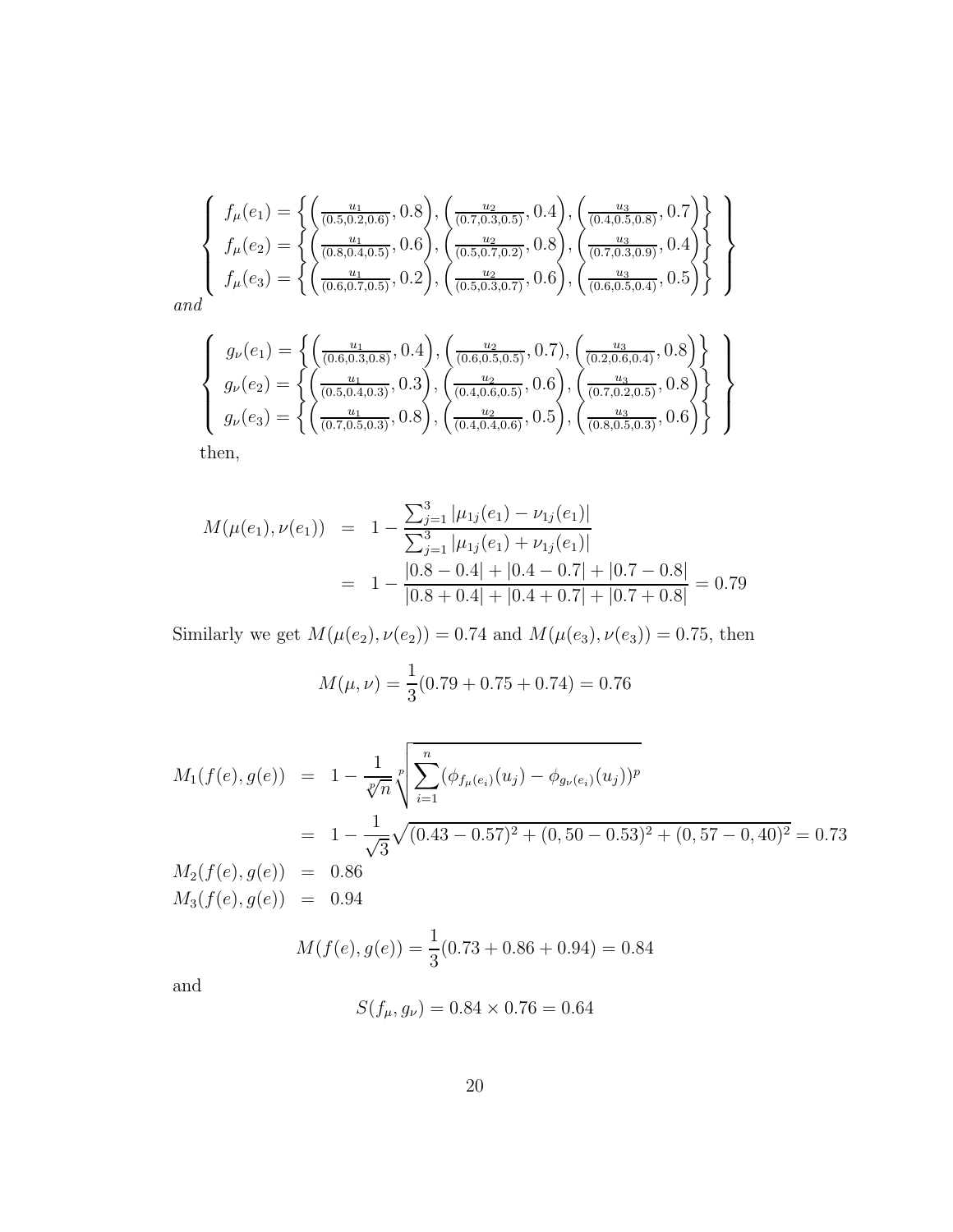#### 6. Decision-making method based on the similarity measure

In this section, we give a decision making problem involving possibility neutrosophic soft sets by means of the similarity measure between the possibility neutrosophic soft sets.

Let our universal set contain only two elements "yes" and "no", that is  $U = y, n$ . Assume that  $P = \{p_1, p_2, p_3, p_4, p_5\}$  are five candidates who fill in a form in order to apply formally for the position. There is a decision maker committee. They want to interview the candidates by model possibility neutrosophic soft set determined by committee. So they want to test similarity of each of candidate to model possibility neutrosophic soft set.

Let  $E = \{e_1, e_2, e_3, e_4, e_5, e_6, e_7\}$  be the set of parameters, where  $e_1$ =experience,  $e_2$ =computer knowledge,  $e_3$ =training,  $e_4$ =young age,  $e_5$ =higher education,  $e_6$ =marriage status and  $e_7$ =good health.

Our model possibility neutrosophic soft set determined by committee for suitable candidates properties  $f_{\mu}$  is given in Table 1.

| $\,f_\mu$        |            |  | $e_1, \mu$                          | $e_2, \mu$ |                            | $e_3, \mu$ |            | $e_4, \mu$ |                             |
|------------------|------------|--|-------------------------------------|------------|----------------------------|------------|------------|------------|-----------------------------|
| $\boldsymbol{y}$ | (1,0,0),1) |  | $\langle 1,0,0\rangle ,1\rangle$    |            | (0,1,1),1)                 |            |            | (0,1,1),1) |                             |
| $\boldsymbol{n}$ |            |  | (0,1,1),1)                          |            | $\langle 1,0,0 \rangle, 1$ |            | (0,1,1),1  |            | $\langle 1,0,0 \rangle, 1)$ |
|                  |            |  |                                     |            |                            |            |            |            |                             |
|                  | $J\mu$     |  | $e_5, \mu$                          |            | $e_6, \mu$                 |            | $e_7, \mu$ |            |                             |
|                  | Y          |  | $\langle 1,0,0\rangle\overline{,1}$ |            | $(0,1,1), \overline{1},$   |            | (1,0,0),1  |            |                             |
|                  | $\it n$    |  |                                     |            | $\langle 1,0,0 \rangle,$   |            |            |            |                             |

Table 1: The tabular representation of model possibility neutrosophic soft set

| $g_{\nu}$ | $e_1, \nu$                                                                                                                                                                  | $e_2, \nu$                                                                                                                                                  | $e_3, \nu$ | $e_4, \nu$ |
|-----------|-----------------------------------------------------------------------------------------------------------------------------------------------------------------------------|-------------------------------------------------------------------------------------------------------------------------------------------------------------|------------|------------|
|           |                                                                                                                                                                             | $(\langle 0.7, 0.2, 0.5 \rangle, 0.4)$ $(\langle 0.5, 0.4, 0.6 \rangle, 0.2)$ $(\langle 0.2, 0.3, 0.4 \rangle, 0.5)$ $(\langle 0.8, 0.4, 0.6 \rangle, 0.3)$ |            |            |
|           | $n \mid (\langle 0.3, 0.7, 0.1 \rangle, 0.3) \mid (\langle 0.7, 0.3, 0.5 \rangle, 0.4) \mid (\langle 0.6, 0.5, 0.3 \rangle, 0.2) \mid (\langle 0.2, 0.1, 0.5 \rangle, 0.4)$ |                                                                                                                                                             |            |            |

| $e_5, \nu$                                                                                                        | $e_6, \nu$ |  |
|-------------------------------------------------------------------------------------------------------------------|------------|--|
| $( \langle 0.2, 0.4, 0.3 \rangle, 0.5)$ $( \langle 0, 1, 1 \rangle, 0.3)$ $( \langle 0.1, 0.4, 0.7 \rangle, 0.2)$ |            |  |
| $( \langle 0.1, 0.5, 0.2 \rangle, 0.6)$ $( \langle 1, 0, 0 \rangle, 0.5)$ $( \langle 0.3, 0.5, 0.1 \rangle, 0.4)$ |            |  |

Table 2: The tabular representation of possibility neutrosophic soft set for  $p_1$ 

| $h_{\delta}$ |                                                                                                                                                             | e3. c |  |
|--------------|-------------------------------------------------------------------------------------------------------------------------------------------------------------|-------|--|
|              | $(\langle 0.8, 0.2, 0.1 \rangle, 0.3)$ $(\langle 0.4, 0.2, 0.6 \rangle, 0.1)$ $(\langle 0.7, 0.2, 0.4 \rangle, 0.2)$ $(\langle 0.3, 0.2, 0.7 \rangle, 0.6)$ |       |  |
|              | $(\langle 0.2, 0.4, 0.3 \rangle, 0.5)$ $(\langle 0.6, 0.3, 0.2 \rangle, 0.3)$ $(\langle 0.4, 0.3, 0.2 \rangle, 0.1)$ $(\langle 0.8, 0.1, 0.3 \rangle, 0.3)$ |       |  |

| $h_{\delta}$ | $e_5, o$ | $e_6, o$ |                                                                                                                                  |
|--------------|----------|----------|----------------------------------------------------------------------------------------------------------------------------------|
|              |          |          | $(\langle 0.5, 0.2, 0.4 \rangle, 0.5)$ $(\langle 0, 1, 1 \rangle, 0.5)$ $(\langle 0.3, 0.2, 0.5 \rangle, 0.4)$                   |
|              |          |          | $n \mid (\langle 0.4, 0.5, 0.6 \rangle, 0.2) \mid (\langle 1, 0, 0 \rangle, 0.2) \mid (\langle 0.7, 0.3, 0.4 \rangle, 0.2) \mid$ |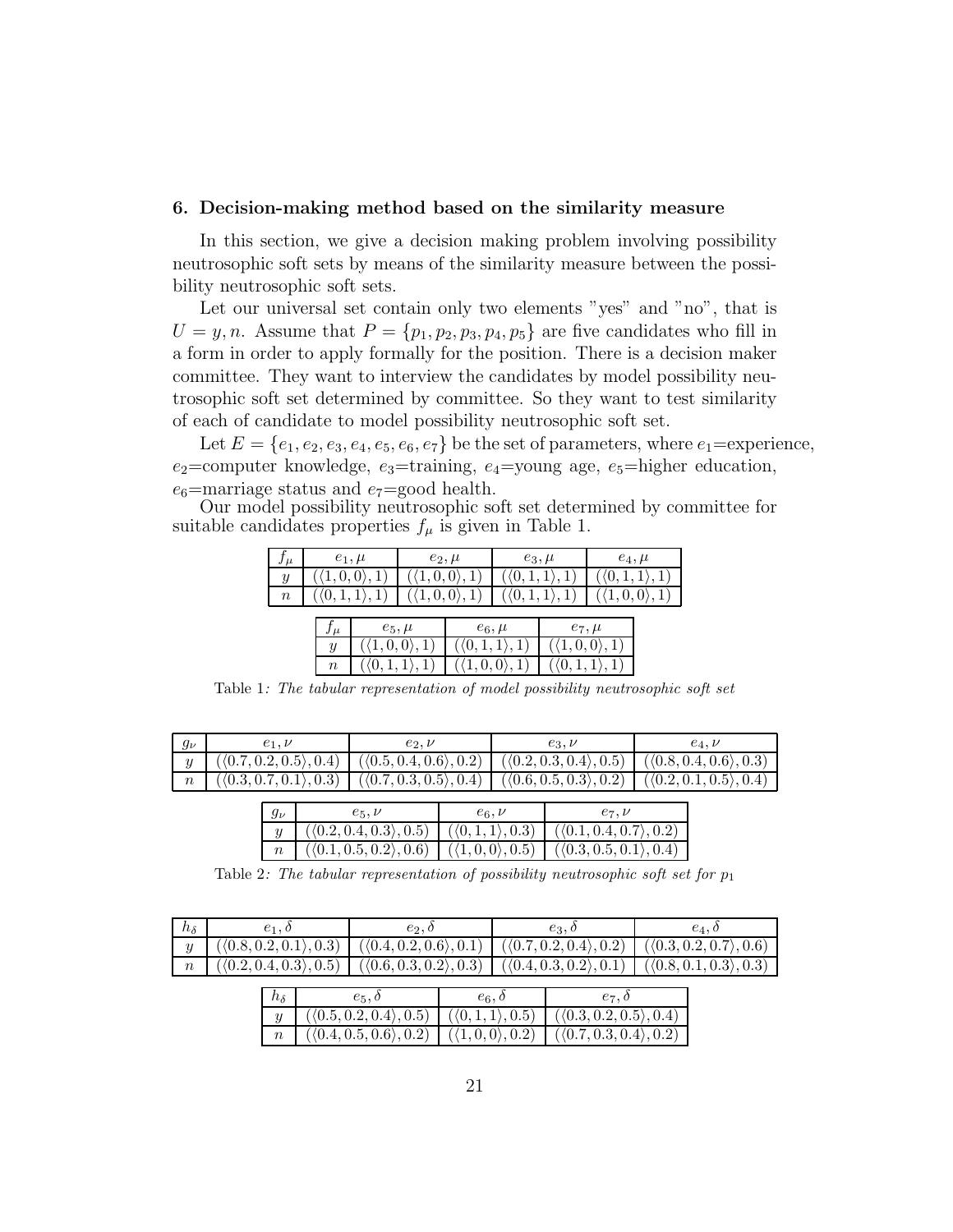| $r_{\theta}$     | e1.0                                   | $e_2$ , $\sigma$                                                                                                                                            | $e_3$ , $b$                                                                                                          | $e_4$ , t |
|------------------|----------------------------------------|-------------------------------------------------------------------------------------------------------------------------------------------------------------|----------------------------------------------------------------------------------------------------------------------|-----------|
|                  | $(\langle 0.3, 0.2, 0.5 \rangle, 0.4)$ |                                                                                                                                                             | $(\langle 0.7, 0.1, 0.5 \rangle, 0.6)$ $(\langle 0.6, 0.5, 0.3 \rangle, 0.2)$ $(\langle 0.3, 0.1, 0.4 \rangle, 0.5)$ |           |
| $\boldsymbol{n}$ |                                        | $(\langle 0.1, 0.7, 0.6 \rangle, 0.3)$ $(\langle 0.4, 0.2, 0.3 \rangle, 0.7)$ $(\langle 0.7, 0.4, 0.3 \rangle, 0.5)$ $(\langle 0.7, 0.1, 0.2 \rangle, 0.1)$ |                                                                                                                      |           |

| Table 3: The tabular representation of possibility neutrosophic soft set for $p_2$ |  |  |  |  |  |  |
|------------------------------------------------------------------------------------|--|--|--|--|--|--|
|------------------------------------------------------------------------------------|--|--|--|--|--|--|

|  | $e_5, \theta$                                                                                                               | $e_6$ , b |  |
|--|-----------------------------------------------------------------------------------------------------------------------------|-----------|--|
|  | $(\langle 0.6, 0.4, 0.3 \rangle, 0.2)$ $(\langle 0, 1, 1 \rangle, 0.3)$ $(\langle 0.9, 0.1, 0.1 \rangle, 0.5)$              |           |  |
|  | $n \mid (\langle 0.4, 0.5, 0.9 \rangle, 0.1) \mid (\langle 1, 0, 0 \rangle, 0.3) \mid (\langle 0.2, 0.1, 0.7 \rangle, 0.6)$ |           |  |

Table 4: The tabular representation of possibility neutrosophic soft set for  $p_3$ 

| $\sigma_{\alpha}$ | $e_1$ , $\alpha$                       | $e_2$ , $\alpha$                                                              | $e_3, \alpha$                                                                   | $e_4$ , $\alpha$ |
|-------------------|----------------------------------------|-------------------------------------------------------------------------------|---------------------------------------------------------------------------------|------------------|
|                   | $(\langle 0.2, 0.1, 0.4 \rangle, 0.5)$ | $(\langle 0.7, 0.5, 0.4 \rangle, 0.8)$                                        | $( \langle 0.8, 0.1, 0.2 \rangle, 0.4)$ $( \langle 0.5, 0.4, 0.5 \rangle, 0.4)$ |                  |
|                   |                                        | $(\langle 0.6, 0.5, 0.1 \rangle, 0.1)$ $(\langle 0.3, 0.7, 0.2 \rangle, 0.2)$ | $( \langle 0.7, 0.5, 0.1 \rangle, 0.7)$ $( \langle 0.1, 0.3, 0.7 \rangle, 0.5)$ |                  |

| $e_5, \alpha$                                                                                                  | $e_6, \alpha$ | $e_7$ , $\alpha$ |
|----------------------------------------------------------------------------------------------------------------|---------------|------------------|
| $(\langle 0.3, 0.2, 0.5 \rangle, 0.8)$ $(\langle 1, 0, 0 \rangle, 0.7)$ $(\langle 0.1, 0.8, 0.9 \rangle, 0.7)$ |               |                  |
| $(\langle 0.2, 0.1, 0.5 \rangle, 0.3)$ $(\langle 0, 1, 1 \rangle, 0.2)$ $(\langle 0.5, 0.1, 0.4 \rangle, 0.1)$ |               |                  |

Table 5: The tabular representation of possibility neutrosophic soft set for  $p_4$ 

| $m_{\sim}$ |                                                                                                                                                             |                                                                                                                                                             | $\mathfrak{c}_3,$ | $\epsilon_4$ . |
|------------|-------------------------------------------------------------------------------------------------------------------------------------------------------------|-------------------------------------------------------------------------------------------------------------------------------------------------------------|-------------------|----------------|
|            |                                                                                                                                                             | $(\langle 0.1, 0.2, 0.1 \rangle, 0.3)$ $(\langle 0.2, 0.3, 0.5 \rangle, 0.8)$ $(\langle 0.4, 0.1, 0.3 \rangle, 0.9)$ $(\langle 0.7, 0.3, 0.2 \rangle, 0.3)$ |                   |                |
|            | $(\langle 0.4, 0.5, 0.3 \rangle, 0.2)$ $(\langle 0.7, 0.6, 0.1 \rangle, 0.3)$ $(\langle 0.2, 0.3, 0.4 \rangle, 0.5)$ $(\langle 0.5, 0.2, 0.3 \rangle, 0.6)$ |                                                                                                                                                             |                   |                |

| $m_{\gamma}$ | U5, 1                                                                                                          | $\epsilon_6$ , $\epsilon$ |  |
|--------------|----------------------------------------------------------------------------------------------------------------|---------------------------|--|
|              | $(\langle 0.4, 0.2, 0.8 \rangle, 0.1)$ $(\langle 1, 0, 0 \rangle, 0.5)$ $(\langle 0.3, 0.2, 0.1 \rangle, 0.7)$ |                           |  |
|              | $(\langle 0.5, 0.4, 0.7 \rangle, 0.2)$ $(\langle 0, 1, 1 \rangle, 0.5)$ $(\langle 0.3, 0.2, 0.1 \rangle, 0.9)$ |                           |  |

Table 6: The tabular representation of possibility neutrosophic soft set for  $p_5$ 

Now we find the similarity between the model possibility neutrosophic soft set and possibility neutrosophic soft set of each person as follow

 $S(f_{\mu}, g_{\nu}) \cong 0, 49 < \frac{1}{2}$  $\frac{1}{2}$ ,  $S(f_{\mu}, h_{\delta}) \cong 0,47 < \frac{1}{2}$  $\frac{1}{2}$ ,  $S(f_{\mu}, r_{\theta}) \cong 0, 51 > \frac{1}{2}$  $\frac{1}{2}$ ,  $S(f_\mu, s_\alpha) \cong 0, 54 > \frac{1}{2}$  $\frac{1}{2}$ ,  $S(\bar{f}_{\mu}, m_{\gamma}) \cong 0, 57 > \frac{1}{2}$  $\frac{1}{2}$ ,

Consequently,  $p_5$  is should be selected by the committee.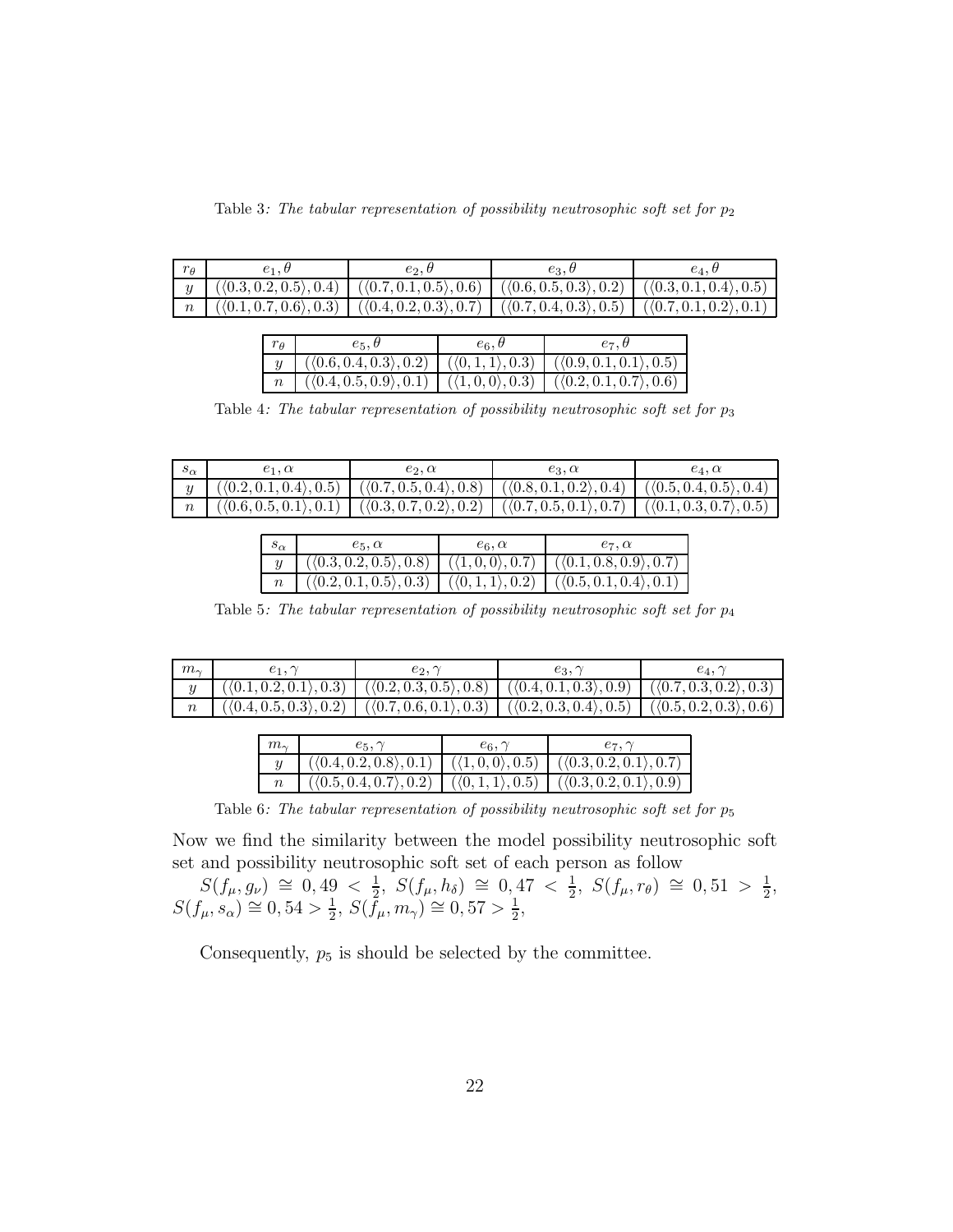#### 7. Conclusion

In this paper we have introduced the concept of possibility neutrosophic soft set and studied some of the related properties. Applications of this theory have been given to solve a decision making problem. We also presented a new method to find out the similarity measure of two possibility neutrosophic soft sets and we applied to a decision making problem. In future, these seem to have natural applications and algebraic structure.

#### References

- <span id="page-22-1"></span>[1] M.I. Ali, F. Feng, X. Liu, W.K. Min, On some new operations in soft set theory, Comput. Math. Appl. 57 (9) (2009) 15471553.
- <span id="page-22-2"></span>[2] H. Aktaş and N. Çagman, *Soft sets and soft groups*. Information Sciences, 1(77) (2007) 2726-2735.
- <span id="page-22-8"></span>[3] S. Alkhazaleh, A.R. Salleh and N. Hassan, Possibility fuzzy soft set, Advances in Decision Science, doi:10.1155/2011/479756.
- <span id="page-22-0"></span>[4] K. Atanassov, Intuitionistic fuzzy sets, Fuzzy Sets and Systems 20 (1986) 87-96.
- <span id="page-22-9"></span>[5] M. Bsahir, A.R. Salleh and S. Alkhazaleh, Possibility intuitionistic fuzzy soft set, Advances in Decision Science, doi:10.1155/2012/404325.
- <span id="page-22-5"></span>[6] S. Broumi, Generalized Neutrosophic Soft Set International Journal of Computer Science, Engineering and Information Technology, 3/2 (2013) 17-30.
- <span id="page-22-6"></span>[7] S. Broumi, F. Smarandache, Intuitionistic Neutrosophic Soft Set, Journal of Information and Computing Science, 8/2 (2013) 130-140.
- <span id="page-22-7"></span>[8] S. Broumi, I. Deli and F. Smarandache, Neutrosophic Parametrized Soft Set Theory and Its Decision Making, International Frontier Science Letters, 1 (1) (2014) 1-11.
- <span id="page-22-3"></span>[9] N. Çağman and S. Enginoğlu, Soft set theory and uni-int decision making, Eur. J. Oper. Res. 207 (2010) 848-855.
- <span id="page-22-4"></span>[10] N. Cağman, Contributions to the theory of soft sets, Journal of New Results in Science, 4 (2014) 33-41.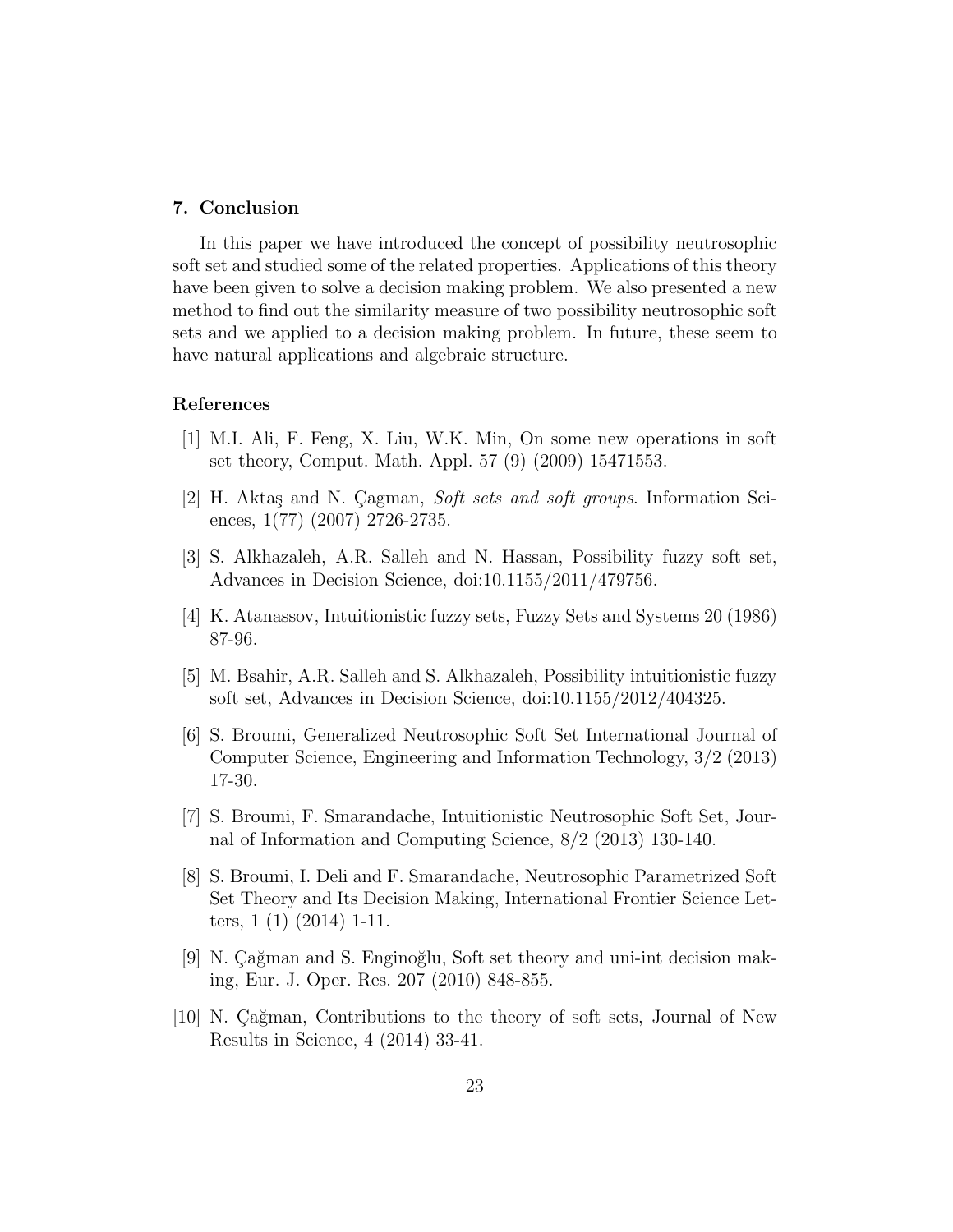- [11] N. Cağman, Contributions to the Theory of Soft Sets, Journal of New Result in Science, 4 (2014) 33-41.
- <span id="page-23-9"></span>[12] I. Deli,Interval-valued neutrosophic soft sets ant its decision making, [arXiv:1402.3130](http://arxiv.org/abs/1402.3130)
- <span id="page-23-10"></span>[13] I. Deli, S. Broumi, Neutrosophic soft sets and neutrosophic soft matrices based on decision making, [arXiv:1402.0673](http://arxiv.org/abs/1402.0673)
- <span id="page-23-4"></span>[14] F. Feng, C. Li, B. Davvaz, M.I. Ali, Soft sets combined with fuzzy sets and rough sets: a tentative approach, Soft Computing, 14(9) (2010) 899-911.
- <span id="page-23-5"></span>[15] F. Feng, Y.M. Li, N. Cağman, Generalized uni-int decision making schemes based on choice value soft sets, European Journal of Operational Research 220 (2012) 162-170.
- <span id="page-23-6"></span>[16] F. Feng, Y.M. Li, Soft subsets and soft product operations, Information Sciences, 232 (2013) 44-57.
- <span id="page-23-11"></span>[17] J. Fodor, M. Roubens, Fuzzy Preference Modelling and Multiciriteria Decision Support. Kluwer (1994).
- <span id="page-23-0"></span>[18] W.L. Gau, D.J. Buehrer, Vague sets, IEEE Transactions on Systems, Man and Cybernetics 23 (2) (1993) 610-614.
- <span id="page-23-8"></span>[19] F. Karaaslan, Neutrosophic soft sets with applications in decision making, [arXiv:1405.7964v](http://arxiv.org/abs/1405.7964)2 [cs.AI] 2 Jun 2014 Submitted.
- <span id="page-23-1"></span>[20] D. Molodtsov, Soft set theory first results, Computers and Mathematics with Applications, 37 (1999) 19-31.
- <span id="page-23-2"></span>[21] P.K. Maji, A.R. Roy, R. Biswas, An application of soft sets in a decision making problem, Comput. Math. Appl. 44 (2002) 1077-1083.
- <span id="page-23-3"></span>[22] P.K. Maji, R. Biswas, A.R. Roy, Soft set theory, Comput. Math. Appl. 45 (2003) 555562.
- <span id="page-23-7"></span>[23] P.K. Maji, Neutrosophic soft set, Annals of Fuzzy Mathematics and Informatics, 5/ 1 (2013) 157-168.